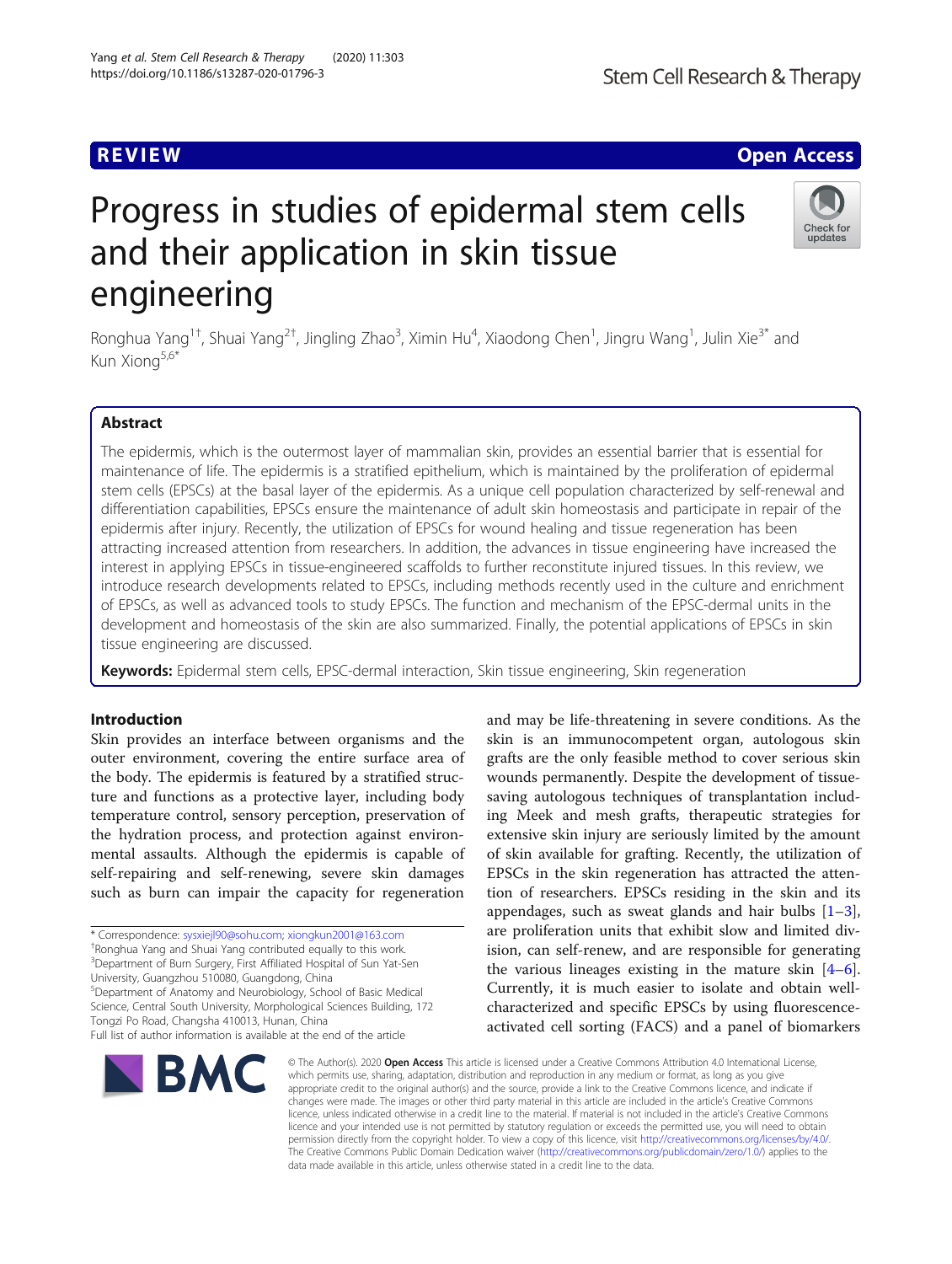[[7\]](#page-9-0). Moreover, the improvements of culture system for EPSCs, such as the combination of serum- and feederfree media with small molecules, as well as the threedimensional (3D) culture system, are important for EPSC expansion and maintenance of EPSC homeostasis in vitro. The use of combination of EPSCs with biomaterial scaffolds provides promising regenerative strategies for engineering skin, stem cell delivery, and regeneration of damaged skin tissues  $[8, 9]$  $[8, 9]$  $[8, 9]$  $[8, 9]$ . In this review, we focus on the progress of techniques in EPSC research, introduce their interactions with different dermal cells, summarize their unappreciated important role as a niche, and highlight the function and mechanism of the EPSC-dermal units in the development and homeostasis of the skin. Finally, we introduce the development of biomaterial scaffolds and discuss the potential clinical applications of EPSC-based tissue-engineered skin in skin repair and regeneration.

# Culture and enrichment of EPSCs Methods for enrichment of EPSCs

The isolation and enrichment of EPSCs is challenging, mainly due to the insufficiency of biomarkers that distinguish EPSCs from other skin proliferative cells. Thus, it is essential to define methods and biomarkers to obtain well-characterized and specific EPSCs. As EPSCs have high integrin-β1 expression and collagen IV supports fast adhesion of EPSCs through integrin-β1, a relatively simple method for EPSC enrichment involves the incubation of cells on collagen IV for 20 min, and more differentiated cells with lower expression of integrin-β1 are rinsed away [\[10\]](#page-9-0). Fluorescence-activated cell sorting (FACS) is an efficient and widely used technique for EPSC selection [[7](#page-9-0)]. Using FACS, EPSC enrichment can be achieved by sorting for high integrin β1 expression [[10,](#page-9-0) [11\]](#page-9-0) and the combination of high expression of integrin α6 with low transferrin ( $\alpha$ 6<sup>high</sup>/D71<sup>low</sup>) [\[12](#page-9-0)]. Other cell surface biomarkers, including delta-like 1 (DLL1) [[13\]](#page-9-0), CD46 [[14\]](#page-9-0), immunoglobulin-like domain 1 (LRIG1) [[15\]](#page-9-0), keratins19/5/14, CD49 $f<sup>bri</sup>/CD71<sup>dim</sup>$  [\[16](#page-9-0)], Notch ligand, and leucine-rich repeats, have recently been identified and used in EPSC enrichment. Another FACS-based strategy for EPSC enrichment is sorting for cells that maintain the export of Hoechst dye [[17](#page-9-0)].

In addition to isolating EPSCs from skin tissues, EPSCs can be generated from induced pluripotent stem cells (iPSCs)  $[18]$  $[18]$ . iPSCs, which share similar features to embryonic stem cells, can be obtained from adult somatic cells, including fibroblasts, keratinocytes, lymphocytes, and liver cells [[19,](#page-9-0) [20\]](#page-9-0) by exogenous addition of specific transcription factors, such as Sox2, Oct-3/4, c-Myc, and Klf4 using retroviral transduction. Recent studies have reported that EPSCs can be generated from human CD200+ and ITGA6+ iPSCs and can reconstitute hair follicle lineages and the interfollicular epidermis [[21\]](#page-9-0).

#### Expansion of EPSCs in vitro

Cell culture is essential in stem cell-based tissue engineering and regenerative medicine. Several research groups have attempted to culture human epidermal cells, including EPSCs since the early 1960s; however, researchers failed to expand and subculture isolated EPSCs in vitro. Currently, the Rheinwald and Green method is the most widely used culture system for EPSCs, which allows massive expansion and progressive growth of colonies of cells by co-culturing EPSCs with mitotically inactivated feeder cells [[22](#page-9-0)]. 3T3-J2 cells, which are a subclone of the original 3T3 line, are usually used as feeder cells, and mitomycin-C is used to treat feeder cells, which covalently cross-links double-stranded DNA and prevents the separation of DNA strands during replication [[23](#page-9-0)]. In addition, the culture medium is improved by the addition of cholera toxin, adenine, triiodothyronine, epidermal growth factor, and adenine [[23\]](#page-9-0). However, as the Rheinwald and Green culture method contains murine fibroblasts and fetal bovine serum, the transmission of microbes from animals is the potential risk, limiting its widespread application. To avoid this potential risk, chemically defined culture media without animal-derived ingredients have been developed and are commercially available [[24\]](#page-9-0). These feeder- and serum-free media [\[25\]](#page-9-0) enable clonal growth and serial culture of EPSCs, but it is still unclear whether they can maintain EPSCs for long periods ex vivo.

Recently, the components of the basement membrane, recombinant laminins LN-511 and LN-421, were used to replace murine 3T3 feeder cells [[26](#page-9-0)], and this laminin culture system can be comparable to the murine cell coculture systems in terms of colony-forming efficiency, gene expression, the capacity to form epidermis, and long-period maintenance of regenerated epidermis after transplantation, providing a new platform for EPSCs research and safer stem cell therapy. Furthermore, small chemical molecules, such as DMH-1 and A-83-01 (SMAD inhibitors) [[27\]](#page-9-0), RepSox (TGFβRI/ALK5 inhibitor)  $[28]$  $[28]$ , DAPT (g-secretase inhibitor)  $[29]$  $[29]$ , and Y-27632 (Rho-kinase inhibitor) [[30,](#page-9-0) [31\]](#page-9-0), are intracellular signaling inhibitors that can promote the expansion and proliferation of cultured EPSCs. The combination of serum- and feeder-free media with small molecules provides a new platform for EPSCs research and safer stem cell therapy.

Furthermore, new studies have attempted to utilize a three-dimensional (3D) culture system to mimic the stem cell niche that is important for EPSCs to maintain homeostasis. A 3D micronized (300–600 mm) amniotic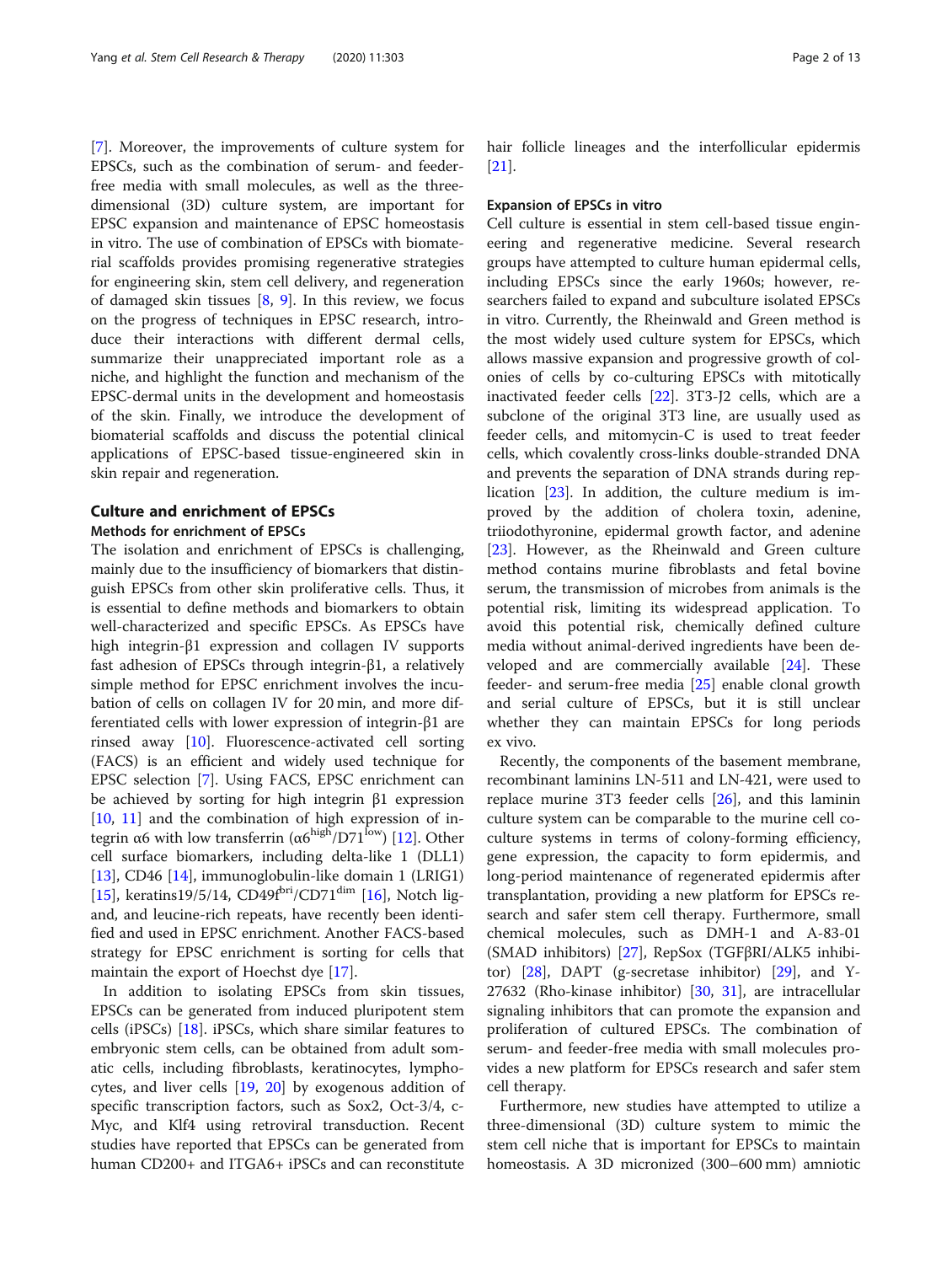membrane (mAM) was reported to retain the basement membrane structure and contain growth factors such as nerve growth factor (NGF), basic fibroblast growth factor (bFGF), hepatocyte growth factor (HGF), epidermal growth factor (EGF), and transforming growth factor-β1 (TGF-β1) [\[32](#page-9-0)]. EPSCs expanded quickly and maintained the characteristics of stem cells when cultured in the mAM, and the mAM with EPSCs gradually developed into a new epidermis when transplanted onto mice with full-thickness skin wounds [[32](#page-9-0)].

# Tools to study EPSCs

#### Genetic lineage tracing

Lineage tracing can identify the progeny of a single cell, proving the information of the number of all progeny of the founder cells and their differentiation status and location. As a crucial tool for studying the properties of stem cells, lineage tracing gives us information about how the stem cells behave in different organism.

The Cre-loxP system is usually used for genetic lineage tracing in mice [[33](#page-9-0), [34\]](#page-9-0), which can genetic label stem cells in the tissue [[35\]](#page-9-0). A transgenic mice expressing Cre recombinase fused to a mutated estrogen receptor expressed under the control of the epidermal basal layer-specific keratin 14 promoter was observed [\[36](#page-9-0)]. This mice line was crossed with a second mice line in which a reporter was flanked by a loxP-STOP-loxP ("floxed" STOP) sequence [[37\]](#page-9-0). In mice that expressed both constructs, Cre recombines the loxP sites, excising the STOP sequence and activates LacZ expression genetically in the K14+ cells. The recombined and LacZ reporter is passed onto their progeny when these cells divide. By detecting β-galactosidase, the label can be observed [ $36$ ]; however, β-galactosidase has its deficiencies because it cannot be tested in live cells by flow cytometry. The first fluorescent reporter mice are expressing enhanced GFP [[38](#page-9-0)], and subsequently, other fluorophores are used, including tdTomato [\[39](#page-10-0)], enhanced yellow fluorescent protein, and multicolor confetti [[40\]](#page-10-0).

# Skin reconstitution assay

EPSCs are characterized by the capacity to self-renew and the ability to produce different differentiated cells in tissues, which are evaluated using the skin reconstitution assay  $[41]$  $[41]$  $[41]$ . Using this assay, the wound repair and reconstitution from disaggregated cell populations can be assessed  $[42]$  $[42]$ . In addition, compared to the lineage tracing, multiple parameters can be assessed and multilineage differentiation can be evaluated in a shorter time and using much fewer mouse. Several different methods for in vivo reconstitution of the epidermis have been investigated, such as seeding cells in a chamber between the epidermis and dermis [[43\]](#page-10-0) or seeding cells onto scaffolds [[44\]](#page-10-0). The skin reconstitution assay not only allows clonal analysis, but also facilitates assessment of capacity of EPSCs to generate progeny and self-renew.

### Label retention

Stem cells including EPSCs are noted for their infrequent division (slow cycling) and relative quiescence. Since EPSCs are characterized by differential history of cell division, it could be distinguished from cells that divide frequently. As label-retaining cells (LRCs), EPSCs can retain radioactively-labeled nucleotides, such as thymidine analogs, tritiated thymidine, and 5-bromo-2′ deoxyuridine (BrdU) [[45,](#page-10-0) [46](#page-10-0)]. The most commonly used DNA-label method is the BrdU pulse-chase method. The dividing cells can be marked and their division history can be followed by using this method  $[47]$  $[47]$ . As a pyrimidine analog of thymidine, BrdU can incorporate into DNA during DNA synthesis process. Once BrdU is injected onto mouse, cells that replicate during the pulse stage will be labeled. In the following "chase" stage, the frequently dividing cells lose most of their incorporated BrdU label after division, and EPSCs will keep the BrdU marker [[46](#page-10-0), [48\]](#page-10-0). However, the main disadvantage of this method is that some post-mitotic terminally differentiated cells will keep DNA markers efficiently and stay in the organs [\[49](#page-10-0), [50](#page-10-0)]. Alternatively, to isolate and visualize LRCs, the pulse-chase technique and green fluorescent protein (GFP) tagged histone H2B (H2B-GFP) were used, which are expressed in specific tissues and tetracyclinedependent [[51](#page-10-0)]. Currently, the tet-controllable transgenic mouse that expressed H2B-GFP has been used to mark and chase EPSCs [[51](#page-10-0)]. This approach has now been used extensively as it can label quiescent cells completely, because of the earlier expressed H2B-GFP and relative longer pulse duration. Label-tracing experiments were performed not only in rodent models, but also in human cells [\[52,](#page-10-0) [53](#page-10-0)], showing that EPSCs are a state of slow cycle in vivo; however, when EPSCs are released from quiescence, they are capable of long-term proliferation and selfrenewal [[54](#page-10-0)].

# Clonogenic assays

Isolating cells from organs and culturing isolated cells in vitro is the earliest method used to identify EPSCs. Examination of the ability of clonal growth of individual cells can give us a quantitative read-out of EPSCs number and has been used to evaluate potential markers of EPSCs. Stratified epidermal cell sheets were formed by a subpopulation of proliferated cells, which form large colonies and at confluence [[22](#page-9-0)]. The conditions for culturing EPSCs have been improved to enable the cultures to be used as autografts for the treatment of burn wounds, demonstrating that stem cells can survive in culture [\[55](#page-10-0), [56\]](#page-10-0). The proliferative ability of primary epidermal cells are evaluated by culturing them at clonal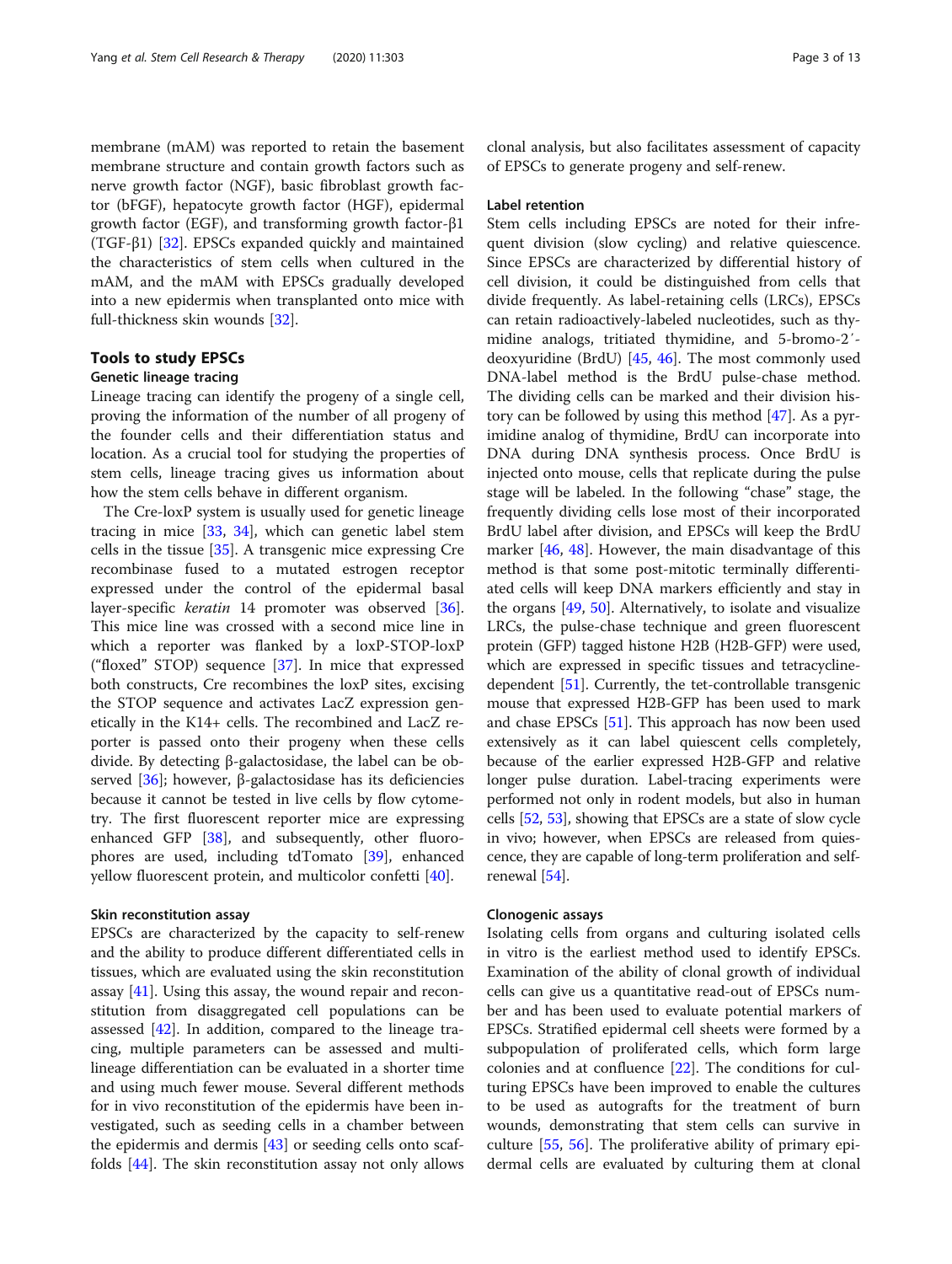density and then subcloned; three types of clones were identified [[57\]](#page-10-0), which prompted an attempt to identify the basis of their growth characteristics in vitro. One type of clone is termed "holoclones," which are large circular colonies that generate more than  $10^{16}$  cells when subcloned and have the capability of high proliferative potential and self-renew. The second type is termed "paraclones," which are small and irregularly shaped clones. These cells do not have high proliferative potential generating new colonies and own the properties similar to transit amplifying cells. The third type of colony is called "meroclones," which have proliferative ability and an appearance intermediate between paraclones and holoclones [[57\]](#page-10-0), demonstrating that not all basal cells in the epidermis have the same proliferative potential in vitro. In addition to these three identified types of clones, other detections for clonal growth have been employed, such as one in which the proportion of "abortive colonies" was scored. Abortive colonies obtain the features of transit amplifying cell founders; however, the clones that can self-renew actively obtain the features of stem cells [[10,](#page-9-0) [58,](#page-10-0) [59\]](#page-10-0). When the proportion of putative stem cells is expanded, the proportion of cells that undergo terminal differentiation is unaltered [[59\]](#page-10-0).

# Interaction between EPSCs and the dermis

The heterogeneity and compartmentalization of EPSCs have been considered key features in epidermal homeostasis. As EPSCs existed in the basal layer of the epidermis are exposed to different types of dermal cells, including fibroblasts, adipocytes, muscle cells, neuronal cells, and melanophores, the previously unappreciated role of EPSCs as a niche for neighboring dermal cells has been highlighted recently [[60\]](#page-10-0). The temporally and spatially specialized epidermal-dermal units play important roles in the development, function, homeostasis, repair, and regeneration of skin tissue.

# EPSC-fibroblast unit

As well-characterized fibroblast populations, dermal papilla located at the base of each hair follicle and close to the basement membrane communicates with the neighboring epidermis and provides essential signals for hair follicle morphogenesis and regeneration [\[61](#page-10-0)–[63\]](#page-10-0). As dermal papilla cells constantly attach to the hair germ epidermis, which contains EPSCs including shorter-lived transit amplifying cells and long-lived stem cells, thus, information from the epidermal layer are important for the activation and maintenance of dermal papilla (Fig. [1a](#page-4-0)). The transcriptional repressor Blimp1 and canonical Wnt signaling are key mediators of this interaction [[63](#page-10-0)–[65](#page-10-0)]. For example, upon induction of hair follicles during development, epidermal Wnt/β-catenin signaling induces Blimp1 expression in the dermal papilla fibroblasts through transforming growth factor (TGF) β signaling. In the dermal papilla, Blimp1 activates Wnt/β-catenin signaling and hair follicle stem cellmediated hair follicle growth [[66](#page-10-0)]. In addition, when the dermal papilla matures during hair follicle growth, the heterogeneity of mesenchymal signals including Wnt ligand gradients and bone morphogenetic protein (BMP) inhibitors creates distinct micro-niches along the epidermal-fibroblast interface in the dermal papilla [\[67](#page-10-0)]. Different basal cells in distinct epidermal structures can provide microenvironments to maintain and induce dermal fibroblast diversity; other epidermal appendages, including sweat glands, sebaceous glands, and nails also have different fibroblast populations under the epidermal layer, and further research is needed to clarify their characteristics and interactions [[68\]](#page-10-0).

# EPSC-muscle unit

A smooth muscle called the arrector pili muscle (APM) is involved in the association between the epidermis and the adjacent mesenchyme. APM is responsible for piloerection to trap warm air at the skin surface and thus plays an essential role in the thermoregulation. Piloerection also induces contraction of the sebaceous glands, enabling release of sebum onto the skin surface [[69\]](#page-10-0). Hair follicle bulge is the permanent attachment site of the APM [[70](#page-10-0), [71\]](#page-10-0) (Fig. [1](#page-4-0)b). The bulge containing EPSCs has been reported to construct a specific niche that facilitates the attachment of EPSCs to the hair follicle bulge and the development of APM [[70\]](#page-10-0). During follicle development, bulge stem cells deposit a number of extracellular matrix (ECM) proteins onto the underlying basement membrane. Nephronectin is one of them, which is an ECM protein with five EGF-like repeats, a COOH-terminal MAM domain, and an RGD sequence [[72\]](#page-10-0). As an important mediator of epidermal interactions with mesenchymal cells, nephronectin is specifically recognized by α8 integrin in dermal muscle precursors, promoting the differentiation of them and correct attachment to the bulge [[72](#page-10-0)–[74\]](#page-10-0). Detection of α8 integrin or nephronectin causes delocalization and reduced formation of the APM. In addition, research has shown that genes related to the formation of tendon/ligament are highly overrepresented in bulge EPSCs [[70\]](#page-10-0). As the tendon or cartilage is aneural, avascular, and low-proliferative in the hair follicle bulge, extrinsic characteristics and tendon-like intrinsic in the bulge can explain the quiescent feature of bulge EPSCs.

# EPSC-adipocyte unit

Studies have shown that the oscillation in the dermal adipocyte layer and the growth cycle of hair follicle are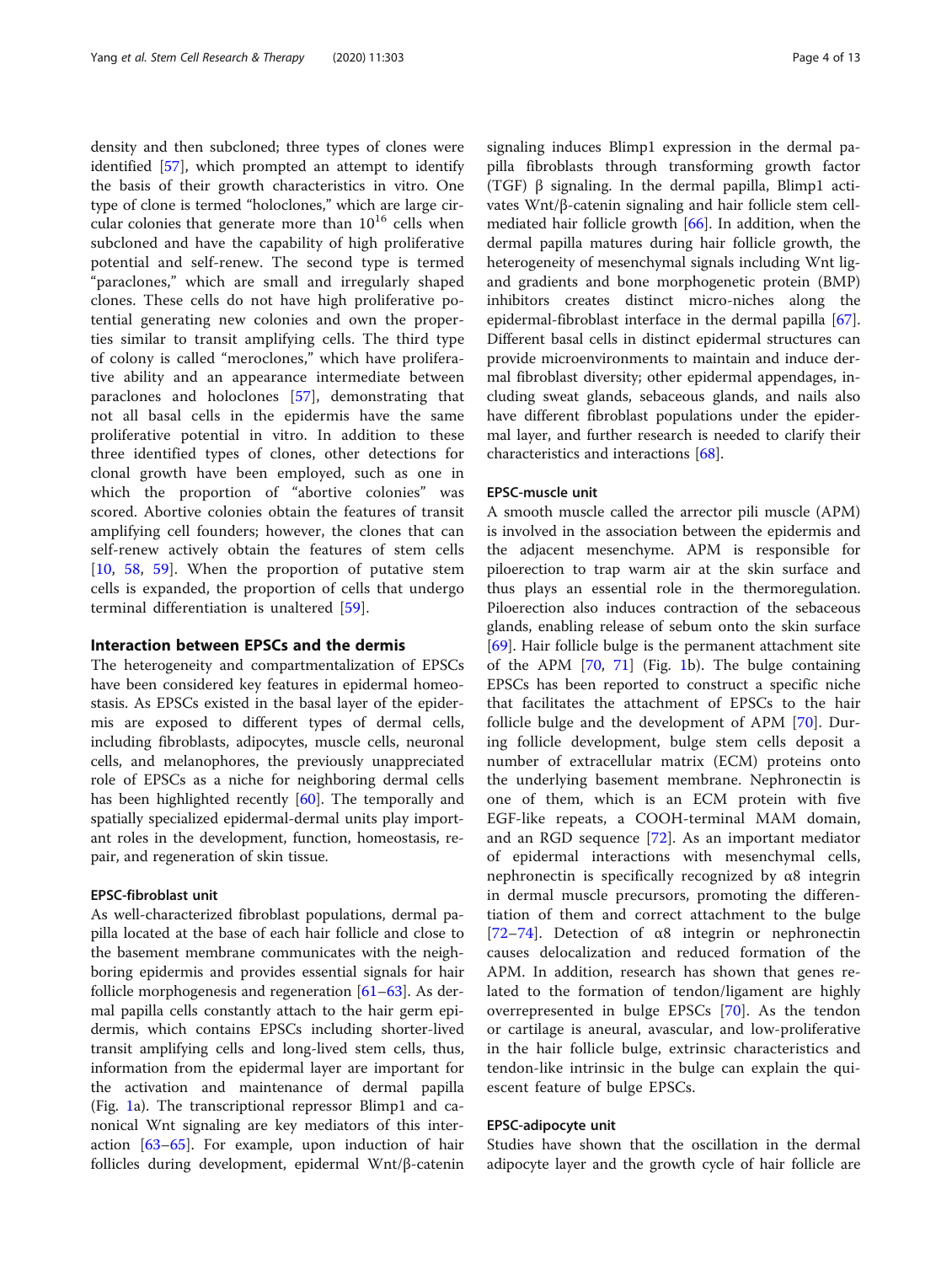<span id="page-4-0"></span>

synchronized [[75\]](#page-10-0). In the anagen (growth) phase, the thickness of the adipocyte layer increases because of the hypertrophy of individual adipocytes and increased adipogenesis. In the catagen (regression) and telogen (resting) phase, hair follicles regress and the adipocyte layer becomes thinner [[76\]](#page-11-0). Studies have shown that activation of the epidermal Wnt/β-catenin pathway correlates with the synchronized pattern of growth of hair follicle and expansion of the dermal adipocyte layer [\[77](#page-11-0), [78\]](#page-11-0) (Fig. 1c). Activation of epidermal Wnt pathway causes the secretion of adipogenic factors such as IGF signaling pathways and ligands of BMP [[79](#page-11-0)]. Therefore, EPSCs produce transit amplify (TA) cells through Wnt signaling which are located at the bottom of the hair follicles, restricting the adipogenesis niche that reside at the lower part of the skin. However, activation of β-catenin pathway across the epidermal basal layer will lead to an extensive increase in adipocytes and failure in the development of hair follicle throughout the dermis [\[75](#page-10-0)]. Therefore, spatiotemporal activation of Wnt signaling in EPSCs provides an adipogenic niche in the lower part of the dermis, orchestrating the regeneration of two distinct cellular lineages during skin wound repair.

# EPSC-nerve unit

As the largest sensory organ in the human body, skin epidermis is innervated by different types of sensory nerves, which constitute a variety of mechanosensory end organ structures, such as Merkel cell-neurite complexes, hair follicle lanceolate complexes, and free nerve endings [\[80](#page-11-0)]. Lanceolate complexes, which consist of various non-cellular and cellular ingredients and form the collars of mechanoreceptor terminals, such as the terminal Schwann cell processes and parallel, longitudinally aligned low-threshold mechanoreceptor (LTMR) axonal endings [[81\]](#page-11-0), are exits in the upper bulge of the hair follicle, where Gli1-positive upper-bulge EPSCs reside [\[82](#page-11-0)–[84\]](#page-11-0) (Fig. 1d). As a sensory end organ, lanceolate complexes are very important in encoding several touch signals [\[85\]](#page-11-0). Studies have shown that EPSCs in the upper bulge of the follicle express a unique set of neurogenesis and ECM-related genes [[86](#page-11-0)]. EPSCs deposit EGFL6, which is a kind of ECM protein, into the collar matrix. EGFL6 tightly ensheathes lanceolate complexes at the caudal side of the hair follicle. EGFL6 is essential for the touch responses, αv integrin enrichment of lanceolate complexes, and proper patterning. BDNF that derived from follicle EPSCs is essential for interactions of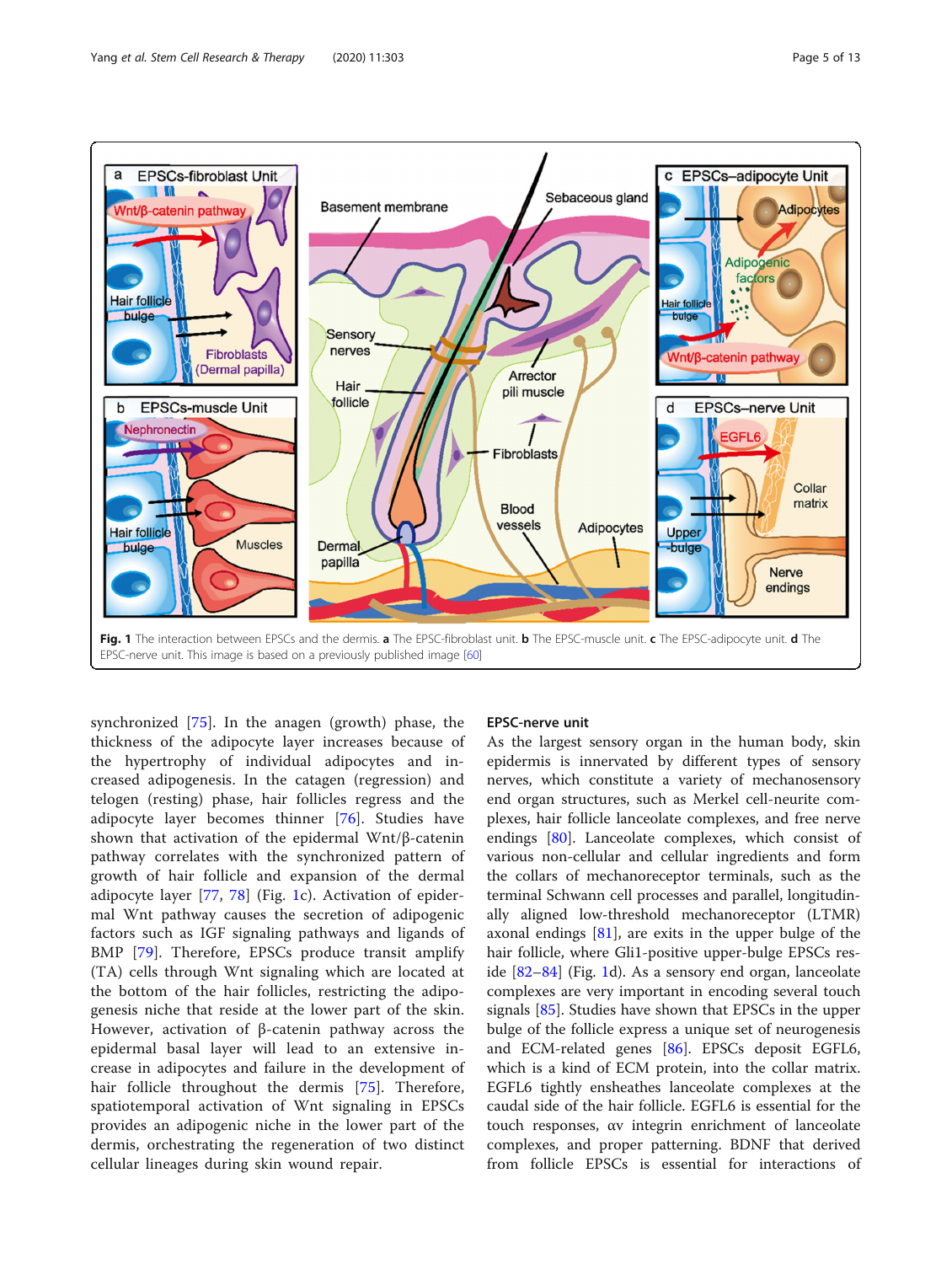follicle-nerve, which is increased in the upper-bulge epidermis, and its deficiency destroys caudally polarized distribution of A $\delta$ -LTMR lanceolate endings [[84](#page-11-0)]. In addition, the EPSC-created epidermal tissue architecture also plays an important role in the formation, preservation, and function of the epidermal-nerve unit. The first bulge structure, which is established during follicle morphogenesis, is kept as an old bulge at the caudal side of the hair follicles, which provides a structurally stable niche for epidermal-nerve interaction and induces a lanceolate complex structure oriented toward the caudal side of the hair follicle [\[86](#page-11-0)].

# EPSCs in skin tissue engineering

Combining biomaterial scaffolds with stem cells is a potential strategy for engineering tissues, delivery of cells, and regeneration of native organs [\[8,](#page-9-0) [9\]](#page-9-0). Potential scaffold materials are classified as natural, such as collagens, hyaluronan, chitosan, silks, elastins, alginates, and fibrins [[87](#page-11-0), [88](#page-11-0)], and synthetic polymers including polyanhydrides, poly (lactic-co-glycolic) acid (PLGA), and polyethylene glycol (PEG) (Table 1). There are structural or functional classifications, such as whether they are injectable, hydrogels, surface modified capable of medicine delivery, by specific application. The most important characteristics critical to the success of biomaterial scaffolds are bioactivity, biodegradability, and biocompatibility [\[87\]](#page-11-0). These scaffolds suggest possibility for application of tissue engineering and could be used as substitutions for impaired organs. These scaffolds facilitate the differentiation and viability of stem cells seeded inside—based on both the incorporation of specific cues into the material and the intrinsic properties of the material.

# Natural biomaterials

It is advantageous to use natural biopolymers in biomedical applications, as these materials contain sites for cellular adhesion, they do not release cytotoxic degradation products, and the degradation rates of natural biopolymers can be manipulated [\[89\]](#page-11-0). Thus, many recent in vivo studies and the Food and Drug Administration (FDA) approval of new biomaterials for clinical use have utilized natural biopolymers as matrices for delivery of stem cells.

# Protein-based biomaterials

Protein-based scaffolds can provide appropriate structure in human tissues, which are applicable for tissue engineering involving the growth, differentiation, and transplantation of stem cells. As one of the major ECM-based proteins, collagen has been widely used for stem cell delivery in vivo. A recent study has reported that leucine-rich repeat-containing G-protein coupled receptor 6 (LGR6+) EPSCs are able to undergo proliferation, differentiation, and migration following seeding onto collagen-based scaffolds. These EPSC-containing collagen scaffolds are capable of repairing full-thickness wounds and hair regeneration [\[90](#page-11-0)]. Fibrin is a fibrinogen-derived protein, which has been used as a sealant in clinical researches and as a potential scaffold material for stem cell growth and delivery. Fibrin-based human skin substitute containing epidermal or dermal cells can result in good healing of massive full-thickness burn wounds. Another important ECM-based biomacromolecule is elastin, which has also been used in a variety of applications of tissue engineering, including in the form of tropoelastin [[91,](#page-11-0) [92](#page-11-0)]. In addition, scaffolds made of silk have slow degradation rates and desirable mechanical properties, making it attractive for

Table 1 Scaffold materials in the tissue engineering

| <b>Biomaterials</b>                           | Examples                              | Structure                                                                                                                                                | Application                                                                                                 |
|-----------------------------------------------|---------------------------------------|----------------------------------------------------------------------------------------------------------------------------------------------------------|-------------------------------------------------------------------------------------------------------------|
| Natural biomaterials                          | Elastin                               | An elastic protein made up of water soluble tropoelastin                                                                                                 | Cardiac stent coatings, soft tissue reconstruction,<br>orthopedics                                          |
|                                               | Collagen                              | A fibrous triple-helical protein                                                                                                                         | Wound healing, skin grafts, muscle repair, nerve<br>regeneration, anti-aging                                |
|                                               |                                       | Collagen type I, a major subtype consists of two alpha<br>units and one alpha 2                                                                          |                                                                                                             |
|                                               | Chitosan                              | A linear polysaccharide consisting of $\beta$ -(1-4)-linked<br>D-glucosamine and N-acetyl-D-glucosamine                                                  | Wound healing, orthopedics, cardiac repair,<br>nerve regeneration, drug and gene delivery                   |
| Protein-based<br>biomaterials                 | <b>Fibrin</b>                         | A fibrous non-globular protein produced by the cleavage<br>of fibrinogen                                                                                 | Wound healing, cardiac repair, cell delivery                                                                |
|                                               | Silk                                  | Extracted from cocoon of silk worms. It contains fibrous<br>protein fibroin and water soluble sericin protein                                            | Muscle repair and regeneration, bone tissue<br>engineering, cornea repair, drug delivery                    |
| Polysaccharide-based Alginate<br>biomaterials |                                       | An anionic polysaccharide consisting of homopolymeric<br>blocks of (1-4)-linked $\beta$ -D-mannuronate (M) and C-5<br>epimer a-L-guluronate (G) residues | Wound healing, drug delivery, soft tissue,<br>engineering, cell delivery, in vitro stem cell<br>maintenance |
| Synthetic polymer-<br>based biomaterials      | Poly-L-lactic acid<br>(PLLA) and PLGA | Copolymers that consist of monomers of lactic acid<br>and glycolic acid connected by ester bonds                                                         | Wound healing, cell delivery                                                                                |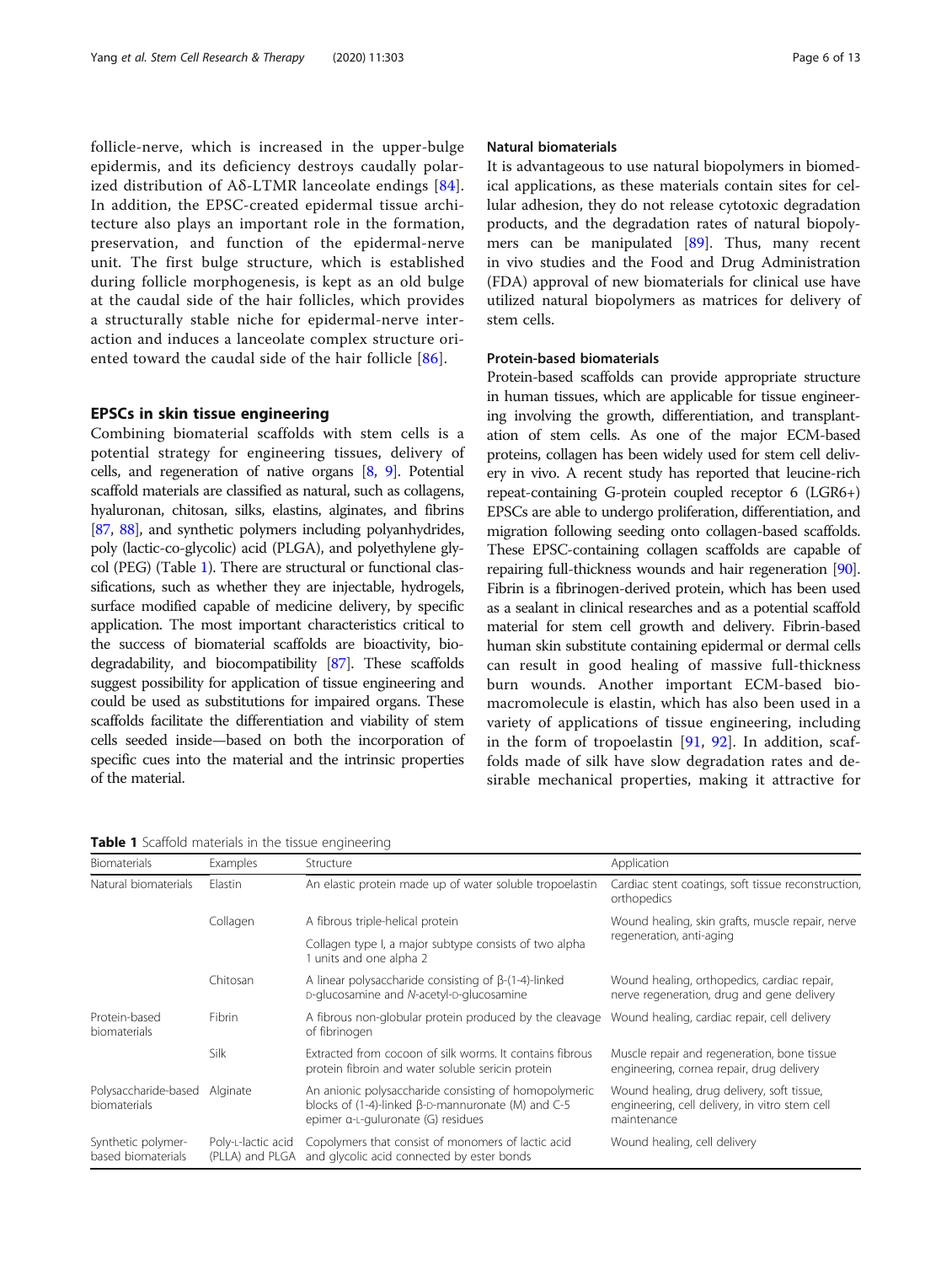tissue engineering applications. Scaffolds made from silk fibers can be fabricated into various structures, and silk can also be chemically modified. Stem cells, such as mesenchymal stem cells (MSCs), EPSCs, and adiposederived stem cells (ASCs) combined with silk scaffolds can be successfully used in skin tissue engineering to enhance wound repair and regeneration [[93,](#page-11-0) [94\]](#page-11-0).

### Polysaccharide-based biomaterials

Polysaccharides, which are obtained from animal or plant sources and consist of sugar monomers, serve as a potential scaffold material for stem cell transplantation. One of the specific properties of polysaccharides is that they can rapidly be formulated into a gel, allowing them to be directly injected into injury sites. The use of polysaccharide-based scaffolds for the culture, differentiation, and delivery of stem cells in tissue engineering has been increasingly emphasized recently. Agarose, which consists of a galactose-based backbone, has been used as a scaffold in combination with stem cells in a variety of applications. Agarose scaffolds are appropriate for stem cell differentiation, providing a universal platform for tissue engineering [\[95\]](#page-11-0). Alginate, another polysaccharide, is derived from the cell walls of brown algae and can form scaffolds by ionic cross-linking, allowing the encapsulation of cells. Alginate scaffolds have also been used in combination with stem cells, such as adipose-derived adult stem cells and adult neural progenitor cells for repairing cartilage and spinal cord injuries [[96,](#page-11-0) [97\]](#page-11-0). A recent study has also demonstrated that the viability, proliferation, and lineage differentiation of EPSCs are enhanced when they are encapsulated in alginate scaffolds [\[98](#page-11-0), [99](#page-11-0)], and alginate can be used as an ideal bioink ingredient in stem cell-laden 3D bioprinting [[100](#page-11-0)].

# Synthetic polymer-based biomaterials

Although natural biomaterials have been widely used in stem cell-based tissue engineering, these natural materials have some disadvantages, including a high risk for pathogen contamination, high lot-to-lot variability, and difficult sterilization and purification. In addition, these natural scaffolds have limited mechanical properties and need to be improved for stem cell culture [[101,](#page-11-0) [102](#page-11-0)]. Synthetic biomaterials provide an alternative to natural materials to be used in stem cell culture. The defined chemical composition of these materials offers many advantages including reproducibility, controllable mechanical properties, and degradation rate. Therefore, a variety of synthetic biomaterials has been used for applications of different tissue engineering [[87\]](#page-11-0).

Poly-L-lactic acid (PLLA) and PLGA are copolymers that consist of monomers of lactic acid and glycolic acid connected by ester bonds. As approved polymers, PLLA and PLGA have been used in tissue engineering applications because of their ability to modulate the degradation rate and the biocompatibility. Scaffolds made using PLGA or PLLA were used to deliver stem cells to wounds, which can promote wound healing by enhancing the differentiation of stem cells [[103,](#page-11-0) [104\]](#page-11-0). PEG is another biodegradable synthetic polymer that has been used for regenerative applications due to its high molecular weight and the ability to resist protein absorption. In combination with stem cells, PEG scaffolds have been widely used for their suitability as replacements for skin, cartilage, bone, liver, vasculature, and nerve tissues.

#### 3D bioprinting

3D printing technologies have been used to cells, supporting components, and biocompatible materials, giving a great promise for artificial organ and tissue printing (Fig. [2](#page-7-0)). Much of the 3D bioprinting research has been focused on reconstruction of human cartilage and bone tissues. More recently, there has been research into skin biofabrication using 3D bioprinting technology, which involves the use of deposition of stem cells, which was controlled by computer, into precise 3D geometrical patterns [\[105,](#page-11-0) [106](#page-11-0)]. Scaffold-based tissue engineering methods by cultivating and seeding stem cells in bioactive scaffolds have been widely used in reconstruction of skin. However, the deficiencies in these methods, such as lack of accurate delivery of cells, can be overcome by the use of stem cells combined with 3D bioprinting technology. Furthermore, the application of stem cells in the 3D printed constructs allow the introduction of various cell types with positional specificity [[107\]](#page-11-0). The ability to "print" functional skin tissue successfully depends largely on the cell and biomaterial used. Similar to the bioink, the biomaterials should possess specific characteristics, including biocompatibility, biodegradability, bioinertness, strength, durability, and ductility [[108](#page-11-0)]. These biomaterials are "printable," which are determined by two characteristics: rheology and cross-linking abilities [[109](#page-11-0)]. Therefore, the biomaterials used in 3D bioprinting are classified as natural polymers, including chitosan, collagen and fibrinogen, or synthetic polymers, including polycaprolactone and PLGA [[110](#page-11-0), [111](#page-12-0)]. In addition, cell selection is the second key component, and stem cells such as EPSCs have been identified as an ideal alternative as they have the ability of self-renewal and multiple differentiation potential [[112\]](#page-12-0). Currently, the commonly used 3D bioprinting methods range from inkjet bioprinting, laser-assisted bioprinting, and extrusion bioprinting to much more advanced technologies including scaffold-free spheroid-based bioprinting [[113](#page-12-0)]. For example, using the extrusion bioprinting method, cell-laden 3D-ECM mimics were bioprinted in vitro by using sodium alginate hydrogels and composite gelatin, which allowed for the EPSCs differentiation into sweat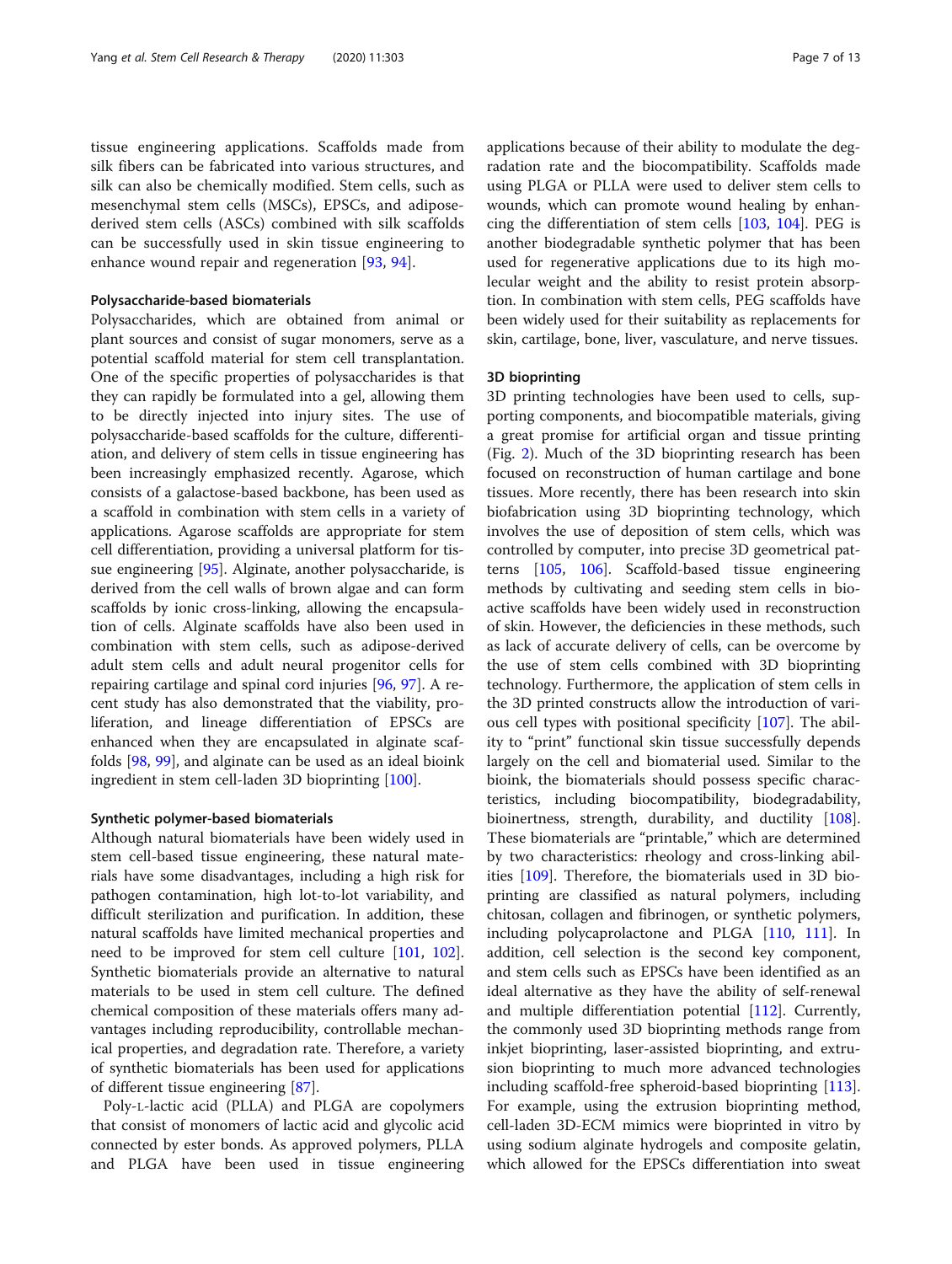<span id="page-7-0"></span>

glands, and application of this bioprinted construct into skin wounds induces the reconstruction of sweat glands [[114\]](#page-12-0). In addition, full-thickness skin equivalents have also been printed using the 3D inkjet bioprinting method combined with epidermal and dermal cells, with clinical and translational implications [[115\]](#page-12-0).

It is tangible to the application of 3D bioprinting in the wound repair and skin regeneration. The potential applications in dermatology are bioprinting skin models to test new treatments for diseases including atopic eczema  $[110]$  $[110]$ , psoriasis, and vitiligo  $[116]$  $[116]$  and studying the pathophysiological mechanisms of skin wounds [\[117\]](#page-12-0).

# FDA-approved products

Several tissue-engineered biological wound dressings have been approved by FDA. For example, Apligraf<sup>®</sup>, which was proved by FDA in 1998, is made from a bilayer structure, which contains a monolayer of keratinocytes at the outer layer and fibroblasts at the inner layer. As a living cell therapy, Apligraf® delivers the proteins produced by the cells and collagen and serves as a valuable therapeutic strategy for skin wounds, such as

nonhealing venous leg ulcers (VLU) and diabetic foot ulcers (DFU) [\[118\]](#page-12-0). As a sister product of Apligraf®, GIN-TUIT® is a keratinocyte fibroblast-containing sheet, which is the first FDA-approved cell therapy product for wound healing in the oral soft tissue defects [\[119](#page-12-0)]. Similar to Apligraf, keratinocytes in GINTUIT® improve structural strength and fibroblasts provide the growth factors and the cytokine secretion effective on wound treatment through a bovine collagen matrix structure.

# Adipose-derived stem cells (ASCs) in skin tissue engineering

Studies have shown that ASCs not only can be used as a therapeutic method in personalized medicine to assess safety and efficacy of the breast reconstruction, but also have a potential usefulness in neurodegenerative conditions [[120\]](#page-12-0). In addition, the fat graft enhanced with adipose-derived stem cells (FG-e-ASCs) has been widely used in repaired treatment of ulcers and breast tissue defects and breast augmentation [\[121\]](#page-12-0). Recently, engineered fat graft enhanced with adipose-derived stromal vascular fraction cells (EF-e-A) has been demonstrated as a reliable alternative to breast implant and used in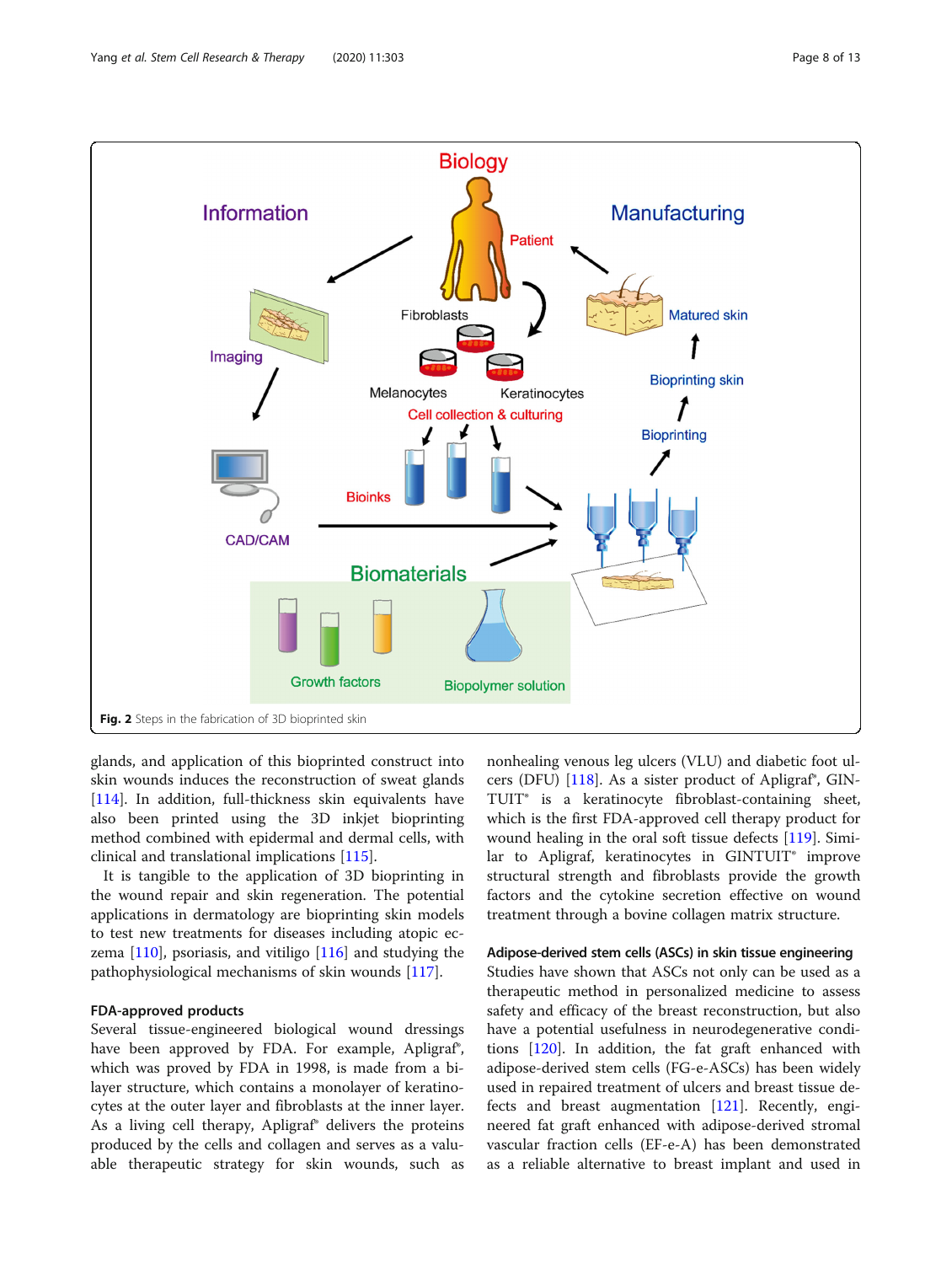<span id="page-8-0"></span>breast reconstruction [\[122\]](#page-12-0). ASCs are recognized to promote wound healing through the inhibition of inflammation, promoting angiogenesis. Recent studies revealed that adipocyte-secreted exosomal microRNA (A-SE-MiR) also plays an important role in ASC-based therapies [\[123\]](#page-12-0).

Autologous fat grafts have many clinical applications, such as facial rejuvenation, breast surgery, buttock augmentation, and Romberg syndrome. The stromal vascular cell fraction (SVF) of the adipose tissue provides a rich source of multipotent adipose tissue-derived stromal cells. The combined use of SVF/ASCs in fat grafting and platelet-rich plasma (PRP) is effective in the treatment of scars on the face, breast reconstruction, and chronic ulcers [[124,](#page-12-0) [125\]](#page-12-0). PRP can release growth factors and hormones, representing an alternative strategy in wound repair and tissue regeneration. Clinically, PRP with or without Hyalomatrix PA (HPA) serves as new therapeutic strategies in the treatment of hidradenitis suppurativa, complex wound with bone exposure, and hair loss [\[124,](#page-12-0) [125\]](#page-12-0). In the treatment of hair loss, in addition to PRP, the use of stem cells, such as human follicle stem cells (HFSCs) and Human Intra- and Extra-Dermal Adipose Tissue-Derived Hair Follicle Stem Cells (HD-AFSCs), represents safe and effective therapies [[126](#page-12-0)–[128\]](#page-12-0). The activity of Wnt signaling in dermal papilla cells is important in enhancing growth of hair. In addition, signaling from platelet-derived growth factors and mesenchymal stem cells influences hair growth through cellular proliferation to prolong the anagen phase by FGF-7, stimulating development of hair follicle by β-catenin and cell growth by ERK activation, and suppressing apoptosis by Akt activation and Bcl-2 release [\[129](#page-12-0), [130](#page-12-0)].

# Conclusions and perspectives

The currently used therapeutic strategies for skin repair are skin grafts and skin substitutes; however, there is still a lack of comprehensive treatment that emulates the complex regenerative process. As an ideal therapeutic product, the advanced bioengineered skin grafts containing EPSCs combined with biomaterials can efficiently support repair and regeneration of skin wounds. However, there are still many limitations on their experimental and clinical applications, for example, they are still expensive to manufacture, the skin appendices are usually not regenerated, and the experimental results of in vivo studies using rodents are only partially comparable to humans. Advanced stem cell research and tissue engineering approaches may provide solutions to these issues in the future. In addition to overcoming the difficulty of enrichment of renewable source of EPSCs in large quantities, major advances in both knowledge of the biology of EPSCs and the development of tissue engineering scaffolds will finally allow the widespread application of EPSC-based tissue-engineered skin for tissue repair and regeneration.

#### Abbreviations

EPSCs: Epidermal stem cells; FACS: Fluorescence-activated cell sorting; 3D: Three-dimensional; DLL1: Delta-like 1; LRIG1: Immunoglobulin-like domain 1; iPSCs: Induced pluripotent stem cells; mAM: Micronized amniotic membrane; NGF: Nerve growth factor; bFGF: Basic fibroblast growth factor; HGF: Hepatocyte growth factor; EGF: Epidermal growth factor; TGFβ1: Transforming growth factor-β1; LRCs: Label-retaining cells; BrdU: 5- Bromo-2′-deoxyuridine; GFP: Green fluorescent protein; TGF: Transforming growth factor; BMP: Bone morphogenetic protein; APM: Arrector pili muscle; ECM: Extracellular matrix; TA: Transit amplify; LTMR: Low-threshold mechanoreceptor; PLGA: Poly (lactic-co-glycolic) acid; PEG: Polyethylene glycol; FDA: Food and Drug Administration; MSCs: Mesenchymal stem cells; PLLA: Poly-L-lactic acid

#### Authors' contributions

RHY, JLX, and KX designed the experiment. RHY and SY drafted the manuscript. RHY and XMJ drew the figures, KX, JLZ, XDC, and JRW participated in modification of the paper. The authors read and approved the final manuscript.

#### Funding

This study was supported by the National Natural Science Foundation of China (Nos. 81671970, 81772136, 81871566, 81772134, 81971891, 81571939), the Key Research and Development Program of Hunan Province (No. 2018SK2091), Wu Jie-Ping Medical Foundation of the Minister of Health of China (No. 320.6750.14118), Foundation of Foshan City (grant numbers 2017AG100181, FS0AA-KJ218-1301-0034, 2018AB003411), Science and Technology Planning Project of Guangdong Province (grant numbers 2017ZC0466), and Guangzhou Science and Technology Project (grant numbers 2018-0402-SF-0686).

#### Availability of data and materials

Data sharing is not applicable to this article as no datasets were generated or analyzed during the current study.

#### Ethics approval and consent to participate

Not applicable.

#### Consent for publication

Not applicable.

### Competing interests

The authors declare that they have no competing interests.

#### Author details

<sup>1</sup>Department of Burn Surgery, The First People's Hospital of Foshan, Foshan 528000, Guangdong, China. <sup>2</sup>Department of Neurosurgery, The First Affiliated Hospital of Sun Yat-Sen University, Guangzhou 510080, Guangdong, China. <sup>3</sup>Department of Burn Surgery, First Affiliated Hospital of Sun Yat-Sen University, Guangzhou 510080, Guangdong, China. <sup>4</sup>Clinical Medicine Eight-year Program, 02 Class, 17 Grade, Xiangya School of Medicine, Central South University, Changsha 410013, Hunan, China. <sup>5</sup>Department of Anatomy and Neurobiology, School of Basic Medical Science, Central South University, Morphological Sciences Building, 172 Tongzi Po Road, Changsha 410013, Hunan, China. <sup>6</sup>Hunan Key Laboratory of Ophthalmology, Changsha 410008, Hunan, China.

# Received: 20 May 2020 Revised: 19 June 2020 Accepted: 30 June 2020 Published online: 22 July 2020

#### References

- 1. Ohyama M, Terunuma A, Tock CL, Radonovich MF, Pise-Masison CA, Hopping SB, Brady JN, Udey MC, Vogel JC. Characterization and isolation of stem cell-enriched human hair follicle bulge cells. J Clin Investigation. 2006; 116:249–60. <https://doi.org/10.1172/JCI26043> [PMID: PMC1323261.
- 2. Tiede S, Kloepper JE, Bodo E, Tiwari S, Kruse C, Paus R. Hair follicle stem cells: walking the maze. Eur J Cell Biol. 2007;86:355–76. [https://doi.org/10.](https://doi.org/10.1016/j.ejcb.2007.03.006) [1016/j.ejcb.2007.03.006](https://doi.org/10.1016/j.ejcb.2007.03.006) [PMID: 17576022.
- 3. Nagel S, Rohr F, Weber C, Kier J, Siemers F, Kruse C, Danner S, Brandenburger M, Matthiessen AE. Multipotent nestin-positive stem cells reside in the stroma of human eccrine and apocrine sweat glands and can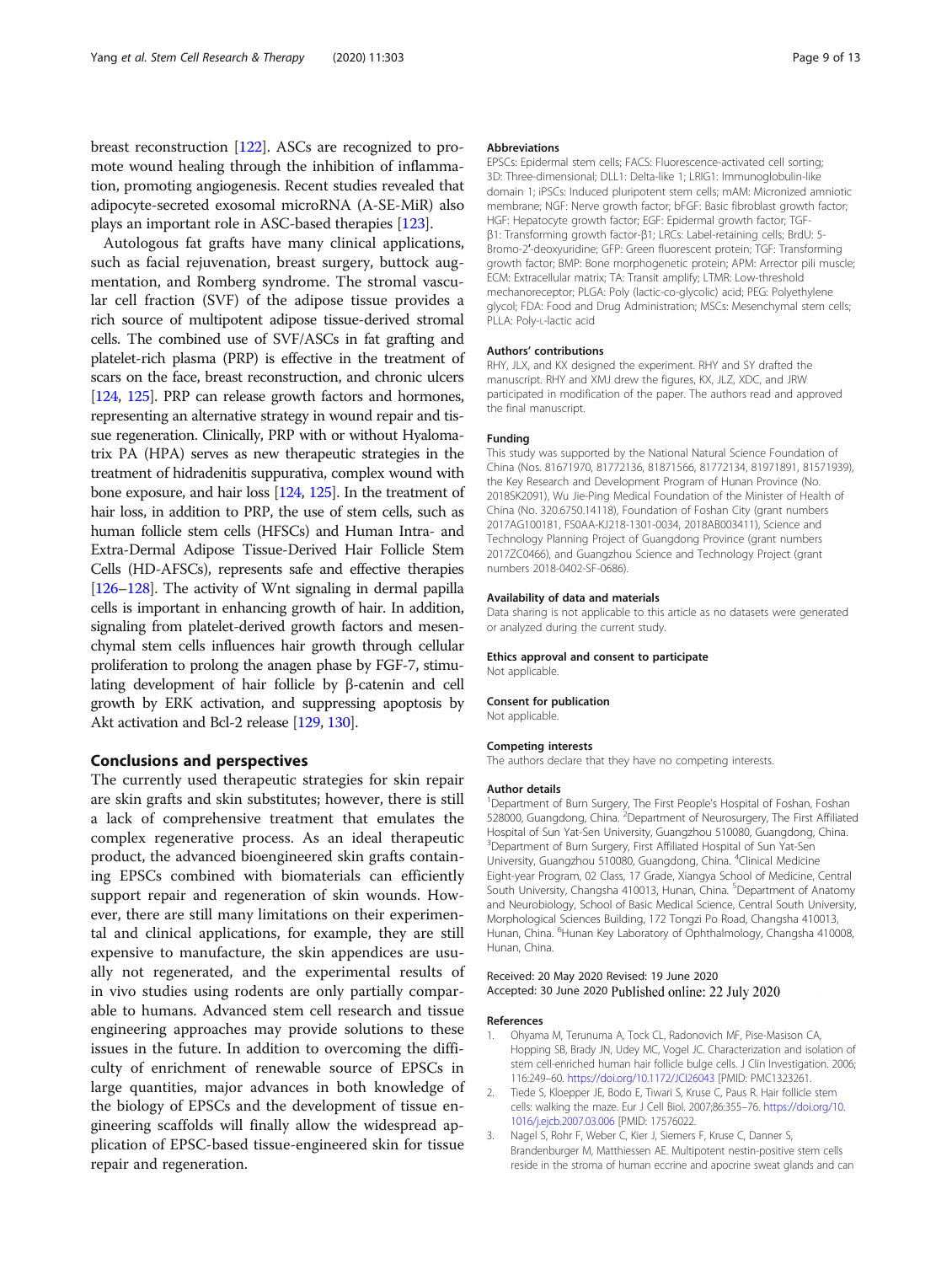<span id="page-9-0"></span>be propagated robustly in vitro. PloS one. 2013;8:e78365. [https://doi.org/10.](https://doi.org/10.1371/journal.pone.0078365) [1371/journal.pone.0078365](https://doi.org/10.1371/journal.pone.0078365) [PMID: PMC3813437.

- 4. Bickenbach JR, Grinnell KL. Epidermal stem cells: interactions in developmental environments. Differentiation. 2004;72:371–80. [https://doi.org/10.1111/j.1432-](https://doi.org/10.1111/j.1432-0436.2004.07208003.x) [0436.2004.07208003.x](https://doi.org/10.1111/j.1432-0436.2004.07208003.x) [PMID: 15606496.
- 5. Bickenbach JR, Stern MM. Plasticity of epidermal stem cells: survival in various environments. Stem Cell Reviews. 2005;1:071–8. [https://doi.org/10.](https://doi.org/10.1385/scr:1:1:071) [1385/scr:1:1:071](https://doi.org/10.1385/scr:1:1:071) [PMID: 17132878.
- 6. Yang R, Liu F, Wang J, Chen X, Xie J, Xiong K. Epidermal stem cells in wound healing and their clinical applications. Stem Cell Res Ther. 2019;10: 229. <https://doi.org/10.1186/s13287-019-1312-z> [PMID: PMC6664527.
- 7. Kumar S, Poojan S, Verma V, Verma MK, Lohani M. Rapid isolation of integrin rich multipotent stem cell pool and reconstruction of mouse epidermis equivalent. Am J Stem Cells. 2014;3:27–36 [PMID: PMC3960755, [https://](https://www.ncbi.nlm.nih.gov/pubmed/24660112) [www.ncbi.nlm.nih.gov/pubmed/24660112.](https://www.ncbi.nlm.nih.gov/pubmed/24660112)
- Asti A, Gioglio L. Natural and synthetic biodegradable polymers: Different scaffolds for cell expansion and tissue formation. Int J Artif Organs. 2014;37: 187–205. https://doi.org/10.530/ijao.5000307 [PMID: 24744164.
- 9. Hinderer S, Layland SL, Schenke-Layland K. ECM and ECM-like materials biomaterials for applications in regenerative medicine and cancer therapy. Adv Drug Deliv Rev. 2016;97:260–9. [https://doi.org/10.1016/j.addr.2015.11.](https://doi.org/10.1016/j.addr.2015.11.019) [019](https://doi.org/10.1016/j.addr.2015.11.019) [PMID: 26658243.
- 10. Jones PH, Watt FM. Separation of human epidermal stem cells from transit amplifying cells on the basis of differences in integrin function and expression. Cell. 1993;73:713–24. [https://doi.org/10.1016/0092-](https://doi.org/10.1016/0092-8674(93)90251-k) [8674\(93\)90251-k](https://doi.org/10.1016/0092-8674(93)90251-k) [PMID: 8500165.
- 11. Gao X, Nowak-Imialek M, Chen X, Chen D, Herrmann D, Ruan D, Chen ACH, Eckersley-Maslin MA, Ahmad S, Lee YL, Kobayashi T, Ryan D, Zhong J, Zhu J, Wu J, Lan G, Petkov S, Yang J, Antunes L, Campos LS, Fu B, Wang S, Yong Y, Wang X, Xue SG, Ge L, Liu Z, Huang Y, Nie T, Li P, Wu D, Pei D, Zhang Y, Lu L, Yang F, Kimber SJ, Reik W, Zou X, Shang Z, Lai L, Surani A, Tam PPL, Ahmed A, Yeung WSB, Teichmann SA, Niemann H, Liu P. Establishment of porcine and human expanded potential stem cells. Nat Cell Biol. 2019;21:687–99. [https://doi.org/10.](https://doi.org/10.1038/s41556-019-0333-2) [1038/s41556-019-0333-2](https://doi.org/10.1038/s41556-019-0333-2) [PMID: PMC7035105.
- 12. Li A, Simmons PJ, Kaur P. Identification and isolation of candidate human keratinocyte stem cells based on cell surface phenotype. Proc Natl Acad Sci U S A 1998; 95: 3902-3907. doi: <https://doi.org/10.1073/pnas.95.7.3902>. [PMID: PMC19935.
- 13. Lowell S, Jones P, Le Roux I, Dunne J, Watt FM. Stimulation of human epidermal differentiation by delta-notch signalling at the boundaries of stem-cell clusters. Curr Biol 2000; 10: 491-500. doi: [https://doi.org/10.1016/](https://doi.org/10.1016/S0960-9822(00)00451-6) [S0960-9822\(00\)00451-6](https://doi.org/10.1016/S0960-9822(00)00451-6). [PMID: 10801437.
- 14. Tan DW, Jensen KB, Trotter MW, Connelly JT, Broad S, Watt FM. Single-cell gene expression profiling reveals functional heterogeneity of undifferentiated human epidermal cells. Development 2013; 140: 1433-1444. doi: <https://doi.org/10.1242/dev.087551>. [PMID: PMC3596987.
- 15. Jensen KB, Watt FM. Single-cell expression profiling of human epidermal stem and transit-amplifying cells: Lrig1 is a regulator of stem cell quiescence. Proc Natl Acad Sci U S A. 2006;103:11958–11,963. [https://doi.](https://doi.org/10.1073/pnas.0601886103) [org/10.1073/pnas.0601886103](https://doi.org/10.1073/pnas.0601886103) [PMID: PMC1567680.
- 16. Cerqueira MT, Frias AM, Reis RL, Marques AP. Interfollicular epidermal stem cells: boosting and rescuing from adult skin. Methods Mol Biol. 1879;2019: 101–10. [https://doi.org/10.1007/7651\\_2018\\_146](https://doi.org/10.1007/7651_2018_146).
- 17. Dunnwald M, Tomanek-Chalkley A, Alexandrunas D, Fishbaugh J, Bickenbach JR. Isolating a pure population of epidermal stem cells for use in tissue engineering. Experimental Dermatol 2001; 10: 45-54. doi: [https://](https://doi.org/10.1034/j.1600-0625.2001.100106.x) [doi.org/10.1034/j.1600-0625.2001.100106.x](https://doi.org/10.1034/j.1600-0625.2001.100106.x). [PMID: 11168579.
- 18. Sugiyama-Nakagiri Y, Fujimura T, Moriwaki S. Induction of skin-derived precursor cells from human induced pluripotent stem cells. PloS one 2016; 11: e0168451. doi: [https://doi.org/10.1371/journal.pone.0168451.](https://doi.org/10.1371/journal.pone.0168451) [PMID: PMC5167543 PLOS ONE policies on sharing data and materials.
- 19. Aasen T, Raya A, Barrero MJ, Garreta E, Consiglio A, Gonzalez F, Vassena R, Bilic J, Pekarik V, Tiscornia G, Edel M, Boue S, Izpisua Belmonte JC. Efficient and rapid generation of induced pluripotent stem cells from human keratinocytes. Nat Biotechnol. 2008;26:1276–84. [https://doi.org/10.1038/nbt.](https://doi.org/10.1038/nbt.1503) [1503](https://doi.org/10.1038/nbt.1503) [PMID: 18931654.
- 20. Aoi T, Yae K, Nakagawa M, Ichisaka T, Okita K, Takahashi K, Chiba T, Yamanaka S. Generation of pluripotent stem cells from adult mouse liver and stomach cells. Science 2008; 321: 699-702. doi: [https://doi.org/10.1126/](https://doi.org/10.1126/science.1154884) [science.1154884.](https://doi.org/10.1126/science.1154884) [PMID: 18276851.
- 21. Yang R, Zheng Y, Burrows M, Liu S, Wei Z, Nace A, Guo W, Kumar S, Cotsarelis G, Xu X. Generation of folliculogenic human epithelial stem cells from induced pluripotent stem cells. Nat Commun 2014; 5: 3071. doi: <https://doi.org/10.1038/ncomms4071>. [PMID: PMC4049184.
- 22. Rheinwald JG, Green H. Serial cultivation of strains of human epidermal keratinocytes: the formation of keratinizing colonies from single cells. Cell 1975; 6: 331-343. doi: [https://doi.org/10.1016/s0092-8674\(75\)80001-8](https://doi.org/10.1016/s0092-8674(75)80001-8). [PMID: 1052771.
- 23. Hynds RE, Bonfanti P, Janes SM. Regenerating human epithelia with cultured stem cells: feeder cells, organoids and beyond. EMBO Mol Med 2018; 10: 139-150. doi: <https://doi.org/10.15252/emmm.201708213>. [PMID: PMC5801505.
- 24. Boyce ST, Ham RG. Calcium-regulated differentiation of normal human epidermal keratinocytes in chemically defined clonal culture and serum-free serial culture. The Journal of investigative dermatology 1983; 81: 33 s-40s. doi: [https://doi.org/10.1111/1523-1747.ep12540422.](https://doi.org/10.1111/1523-1747.ep12540422) [PMID: 6345690.
- 25. Boonekamp KE, Kretzschmar K, Wiener DJ, Asra P, Derakhshan S, Puschhof J, Lopez-Iglesias C, Peters PJ, Basak O, Clevers H. Long-term expansion and differentiation of adult murine epidermal stem cells in 3d organoid cultures. Proc Natl Acad Sci U S A 2019; 116: 14630-14,638. doi: [https://doi.org/10.](https://doi.org/10.1073/pnas.1715272116.) [1073/pnas.1715272116.](https://doi.org/10.1073/pnas.1715272116.) [PMID: PMC6642409.
- 26. Tjin MS, Chua AWC, Moreno-Moral A, Chong LY, Tang PY, Harmston NP, Cai Z, Petretto E, Tan BK, Tryggvason K. Biologically relevant laminin as chemically defined and fully human platform for human epidermal keratinocyte culture. Nat Commun 2018; 9: 4432. doi: [https://doi.org/10.](https://doi.org/10.1038/s41467-018-06934-3) [1038/s41467-018-06934-3](https://doi.org/10.1038/s41467-018-06934-3). [PMID: PMC6207750.
- 27. Mou H, Vinarsky V, Tata PR, Brazauskas K, Choi SH, Crooke AK, Zhang B, Solomon GM, Turner B, Bihler H, Harrington J, Lapey A, Channick C, Keyes C, Freund A, Artandi S, Mense M, Rowe S, Engelhardt JF, Hsu YC, Rajagopal J. Dual SMAD signaling inhibition enables long-term expansion of diverse epithelial basal cells. Cell Stem Cell 2016; 19: 217-231. doi: [https://doi.org/10.](https://doi.org/10.1016/j.stem.2016.05.012) [1016/j.stem.2016.05.012.](https://doi.org/10.1016/j.stem.2016.05.012) [PMID: PMC4975684.
- 28. Suzuki D, Pinto F, Senoo M. Inhibition of TGF-beta signaling promotes expansion of human epidermal keratinocytes in feeder cell co-culture. Wound repair and regeneration: official publication of the Wound Healing Society [and] the European Tissue Repair Society 2017; 25: 526-531. doi: <https://doi.org/10.1111/wrr.12541>. [PMID: PMC5568930.
- 29. Nakajima R, Takeda S. Efficient fabrication of epidermal cell sheets using gamma-secretase inhibitor. J Dermatol Sci 2014; 76: 246-254. doi: [https://doi.](https://doi.org/10.1016/j.jdermsci.2014.09.006) [org/10.1016/j.jdermsci.2014.09.006.](https://doi.org/10.1016/j.jdermsci.2014.09.006) [PMID: 25445926.
- 30. Chapman S, Liu X, Meyers C, Schlegel R, McBride AA. Human keratinocytes are efficiently immortalized by a rho kinase inhibitor. The Journal of clinical investigation 2010; 120: 2619-2626. doi: <https://doi.org/10.1172/JCI42297>. [PMID: PMC2898606.
- 31. Terunuma A, Limgala RP, Park CJ, Choudhary I, Vogel JC. Efficient procurement of epithelial stem cells from human tissue specimens using a rho-associated protein kinase inhibitor Y-27632. Tissue Eng Part A. 2010;16: 1363–8. <https://doi.org/10.1089/ten.TEA.2009.0339> [PMID: PMC2862604.
- 32. Ji SZ, Xiao SC, Luo PF, Huang GF, Wang GY, Zhu SH, Wu MJ, Xia ZF. An epidermal stem cells niche microenvironment created by engineered human amniotic membrane. Biomaterials. 2011;32:7801–11. [https://doi.org/](https://doi.org/10.1016/j.biomaterials.2011.06.076) [10.1016/j.biomaterials.2011.06.076](https://doi.org/10.1016/j.biomaterials.2011.06.076) [PMID: 21803416.
- 33. Hoess RH, Abremski K. Interaction of the bacteriophage P1 recombinase Cre with the recombining site loxP. Proc Natl Acad Sci U S A. 1984;81:1026–9. <https://doi.org/10.1073/pnas.81.4.1026> [PMID: PMC344756.
- 34. Kretzschmar K, Watt FM. Lineage tracing. Cell. 2012;148:33–45. [https://doi.](https://doi.org/10.1016/j.cell.2012.01.002) [org/10.1016/j.cell.2012.01.002](https://doi.org/10.1016/j.cell.2012.01.002) [PMID: 22265400.
- 35. Zinyk DL, Mercer EH, Harris E, Anderson DJ, Joyner AL. Fate mapping of the mouse midbrain–hindbrain constriction using a site-specific recombination system. Curr Biol. 1998;8:665–72. [https://doi.org/10.1016/s0960-](https://doi.org/10.1016/s0960-9822(98)70255-6) [9822\(98\)70255-6](https://doi.org/10.1016/s0960-9822(98)70255-6) [PMID: 9635195.
- 36. Vasioukhin V, Degenstein L, Wise B, Fuchs E. The magical touch: genome targeting in epidermal stem cells induced by tamoxifen application to mouse skin. Proc Natl Acad Sci U S A. 1999;96:8551–6. [https://doi.org/10.](https://doi.org/10.1073/pnas.96.15.8551) [1073/pnas.96.15.8551](https://doi.org/10.1073/pnas.96.15.8551) [PMID: PMC17554.
- 37. Soriano P. Generalized lacZ expression with the ROSA26 Cre reporter strain. Nat Genet. 1999;21:70–1. <https://doi.org/10.1038/5007> [PMID: 9916792.
- 38. Mao X, Fujiwara Y, Chapdelaine A, Yang H, Orkin SH. Activation of EGFP expression by Cre-mediated excision in a new ROSA26 reporter mouse strain. Blood 2001; 97: 324-326. doi: [https://doi.org/10.1182/blood.v97.1.324.](https://doi.org/10.1182/blood.v97.1.324) [PMID: 11133778.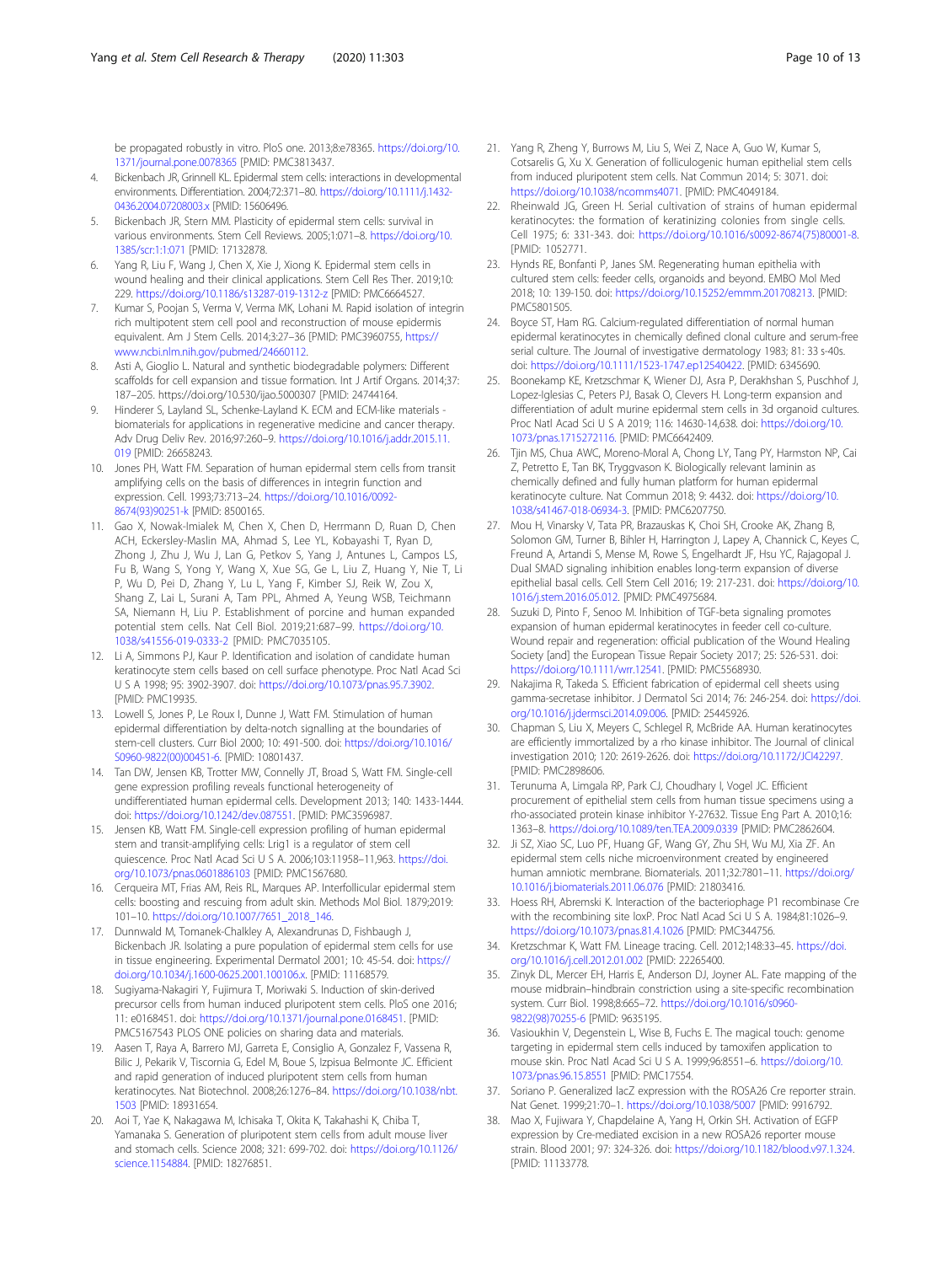- <span id="page-10-0"></span>39. Madisen L, Zwingman TA, Sunkin SM, Oh SW, Zariwala HA, Gu H, Ng LL, Palmiter RD, Hawrylycz MJ, Jones AR, Lein ES, Zeng H. A robust and highthroughput Cre reporting and characterization system for the whole mouse brain. Nature neuroscience 2010; 13: 133-140. doi: [https://doi.org/10.1038/](https://doi.org/10.1038/nn.2467) [nn.2467](https://doi.org/10.1038/nn.2467). [PMID: PMC2840225.
- 40. Snippert HJ, van der Flier LG, Sato T, van Es JH, van den Born M, Kroon-Veenboer C, Barker N, Klein AM, van Rheenen J, Simons BD, Clevers H. Intestinal crypt homeostasis results from neutral competition between symmetrically dividing Lgr5 stem cells. Cell 2010; 143: 134-144. doi: <https://doi.org/10.1016/j.cell.2010.09.016>. [PMID: 20887898.
- 41. Kretzschmar K, Watt FM. Markers of epidermal stem cell subpopulations in adult mammalian skin. Cold Spring Harb Perspect Med 2014; 4: doi: [https://doi.org/10.1101/cshperspect.a013631.](https://doi.org/10.1101/cshperspect.a013631) [PMID: PMC4200210.
- 42. Jensen KB, Driskell RR, Watt FM. Assaying proliferation and differentiation capacity of stem cells using disaggregated adult mouse epidermis. Nat Protoc 2010; 5: 898-911. doi: <https://doi.org/10.1038/nprot.2010.39>. [PMID: 20431535.
- 43. Claudinot S, Nicolas M, Oshima H, Rochat A, Barrandon Y. Long-term renewal of hair follicles from clonogenic multipotent stem cells. Proc Natl Acad Sci U S A 2005; 102: 14677-14,682. doi: [https://doi.org/10.1073/pnas.](https://doi.org/10.1073/pnas.0507250102) [0507250102.](https://doi.org/10.1073/pnas.0507250102) [PMID: PMC1253596.
- 44. Morris RJ, Liu Y, Marles L, Yang Z, Trempus C, Li S, Lin JS, Sawicki JA, Cotsarelis G. Capturing and profiling adult hair follicle stem cells. Nat Biotechnol 2004; 22: 411-417. doi: [https://doi.org/10.1038/nbt950.](https://doi.org/10.1038/nbt950) [PMID: 15024388.
- 45. Cotsarelis G, Sun TT, Lavker RM. Label-retaining cells reside in the bulge area of pilosebaceous unit: implications for follicular stem cells, hair cycle, and skin carcinogenesis. Cell 1990; 61: 1329-1337. doi: [https://doi.org/10.](https://doi.org/10.1016/0092-8674(90)90696-c) [1016/0092-8674\(90\)90696-c.](https://doi.org/10.1016/0092-8674(90)90696-c) [PMID: 2364430.
- 46. Braun KM, Niemann C, Jensen UB, Sundberg JP, Silva-Vargas V, Watt FM. Manipulation of stem cell proliferation and lineage commitment: visualization of label-retaining cells in wholemounts of mouse epidermis. Development 2003; 130: 5241-5255. doi: <https://doi.org/10.1242/dev.00703>. [PMID: 12954714.
- 47. Hinojosa-Godinez A, Jave-Suarez LF, Flores-Soto M, Galvez-Contreras AY, Luquin S, Oregon-Romero E, Gonzalez-Perez O, Gonzalez-Castaneda RE. Melatonin modifies SOX2(+) cell proliferation in dentate gyrus and modulates SIRT1 and MECP2 in long-term sleep deprivation. Neural Regen Res 2019; 14: 1787-1795. doi: [https://doi.org/10.4103/1673-5374.257537.](https://doi.org/10.4103/1673-5374.257537) [PMID: PMC6585545.
- 48. Bickenbach JR, Chism E. Selection and extended growth of murine epidermal stem cells in culture. Exp Cell Res 1998; 244: 184-195. doi: [https://doi.org/10.1006/excr.1998.4163.](https://doi.org/10.1006/excr.1998.4163) [PMID: 9770361.
- 49. Snippert HJ, Clevers H. Tracking adult stem cells. EMBO Rep 2011; 12: 113-122. doi: <https://doi.org/10.1038/embor.2010.216>. [PMID: PMC3049439.
- 50. Steinhauser ML, Bailey AP, Senyo SE, Guillermier C, Perlstein TS, Gould AP, Lee RT, Lechene CP. Multi-isotope imaging mass spectrometry quantifies stem cell division and metabolism. Nature 2012; 481: 516-519 doi: <https://doi.org/10.1038/nature10734>. [PMID: PMC3267887.
- 51. Tumbar T, Guasch G, Greco V, Blanpain C, Lowry WE, Rendl M, Fuchs E. Defining the epithelial stem cell niche in skin. Science 2004; 303: 359-363. doi: <https://doi.org/10.1126/science.1092436>. [PMID: PMC2405920.
- 52. Uffe B. Jensen, Sally Lowell, Watt. FM. The spatial relationship between stem cells and their progeny in the basal layer of human epidermis: a new view based on whole-mount labelling and lineage analysis. Development 1999; 126: 2409-2418 [PMID: 10226000,.
- 53. Kolodka TM, Garlick JA, Taichman LB. Evidence for keratinocyte stem cells in vitro: long term engraftment and persistence of transgene expression from retrovirus-transduced keratinocytes. Proc Natl Acad Sci U S A 1998; 95: 4356-4361.doi: <https://doi.org/10.1073/pnas.95.8.4356>. [PMID: PMC22493.
- 54. Kaur P, Li A, Redvers R, Bertoncello I. Keratinocyte stem cell assays: an evolving science. J Investig Dermatol Symp Proc. 2004;9:238–47. [https://doi.](https://doi.org/10.1111/j.1087-0024.2004.09306.x) [org/10.1111/j.1087-0024.2004.09306.x](https://doi.org/10.1111/j.1087-0024.2004.09306.x).
- 55. Gallico GG, 3rd, O''Connor NE, Compton CC, Kehinde O, Green H. Permanent coverage of large burn wounds with autologous cultured human epithelium. N Engl J Med 1984; 311: 448-451. doi: [https://doi.org/10.](https://doi.org/10.1056/NEJM198408163110706) [1056/NEJM198408163110706.](https://doi.org/10.1056/NEJM198408163110706) [PMID: 6379456.
- 56. Green H. The birth of therapy with cultured cells. Bioessays 2008; 30: 897- 903. doi: [https://doi.org/10.1002/bies.20797.](https://doi.org/10.1002/bies.20797) [PMID: 18693268.
- 57. Barrandon Y, Green H. Three clonal types of keratinocyte with different capacities for multiplication. Proc Natl Acad Sci U S A 1987; 84: 2302-2306. doi: <https://doi.org/10.1073/pnas.84.8.2302>. [PMID: PMC304638.
- 58. Jones PH, Harper S, Watt FM. Stem cell patterning and fate in human epidermis. Cell 1995; 80: 83-93. doi: [https://doi.org/10.1016/0092-](https://doi.org/10.1016/0092-8674(95)90453-0) [8674\(95\)90453-0](https://doi.org/10.1016/0092-8674(95)90453-0). [PMID: 7813021.
- 59. Zhu AJ, Haase I, Watt FM. Signaling via beta1 integrins and mitogenactivated protein kinase determines human epidermal stem cell fate in vitro. Proc Natl Acad Sci U S A 1999; 96: 6728-6733. doi: [https://doi.org/](https://doi.org/10.1073/pnas.96.12.6728) [10.1073/pnas.96.12.6728](https://doi.org/10.1073/pnas.96.12.6728). [PMID: PMC21983.
- 60. Jahoda CA, Christiano AM. Niche crosstalk: intercellular signals at the hair follicle. Cell 2011; 146: 678-681. doi: <https://doi.org/10.1016/j.cell.2011.08.020>. [PMID: 21884930.
- 61. Driskell RR, Watt FM. Understanding fibroblast heterogeneity in the skin. Trends Cell Biol 2015; 25: 92-99. doi: [https://doi.org/10.1016/j.tcb.2014.10.](https://doi.org/10.1016/j.tcb.2014.10.001) [001.](https://doi.org/10.1016/j.tcb.2014.10.001) [PMID: 25455110.
- 62. Rognoni E, Watt FM. Skin cell heterogeneity in development, wound healing, and cancer. Trends Cell Biol 2018; 28: 709-722. doi: [https://doi.org/](https://doi.org/10.1016/j.tcb.2018.05.002) [10.1016/j.tcb.2018.05.002.](https://doi.org/10.1016/j.tcb.2018.05.002) [PMID: PMC6098245.
- 63. Huh SH, Narhi K, Lindfors PH, Haara O, Yang L, Ornitz DM, Mikkola ML. Fgf20 governs formation of primary and secondary dermal condensations in developing hair follicles. Genes Dev 2013; 27: 450-458. doi: [https://doi.org/](https://doi.org/10.1101/gad.198945.112) [10.1101/gad.198945.112.](https://doi.org/10.1101/gad.198945.112) [PMID: PMC3589561.
- 64. Telerman SB, Rognoni E, Sequeira I, Pisco AO, Lichtenberger BM, Culley OJ, Viswanathan P, Driskell RR, Watt FM. Dermal Blimp1 acts downstream of epidermal TGFbeta and Wnt/beta-catenin to regulate hair follicle formation and growth. The Journal of investigative dermatology 2017; 137: 2270-2281. doi: <https://doi.org/10.1016/j.jid.2017.06.015>. [PMID: PMC5646946.
- 65. Zhang Y, Andl T, Yang SH, Teta M, Liu F, Seykora JT, Tobias JW, Piccolo S, Schmidt-Ullrich R, Nagy A, Taketo MM, Dlugosz AA, Millar SE. Activation of beta-catenin signaling programs embryonic epidermis to hair follicle fate. Development 2008; 135: 2161-2172. doi: [https://doi.org/10.1242/dev.017459.](https://doi.org/10.1242/dev.017459) [PMID: PMC2516408.
- 66. Collins CA, Jensen KB, MacRae EJ, Mansfield W, Watt FM. Polyclonal origin and hair induction ability of dermal papillae in neonatal and adult mouse back skin. Dev Biol 2012; 366: 290-297. [PMID: PMC3384004 doi: [https://doi.](https://doi.org/10.1016/j.ydbio.2012.03.016) [org/10.1016/j.ydbio.2012.03.016](https://doi.org/10.1016/j.ydbio.2012.03.016).
- 67. Yang H, Adam RC, Ge Y, Hua ZL, Fuchs E. Epithelial-mesenchymal microniches govern stem cell lineage choices. Cell 2017; 169: 483-496 e413. doi: <https://doi.org/10.1016/j.cell.2017.03.038>. [PMID: PMC5510744.
- 68. Lu CP, Polak L, Keyes BE, Fuchs E. Spatiotemporal antagonism in mesenchymal-epithelial signaling in sweat versus hair fate decision. Science 2016; 354. doi: [https://doi.org/10.1126/science.aah6102.](https://doi.org/10.1126/science.aah6102) [PMID: PMC5333576.
- 69. Poblet E, Jimenez F, Ortega F. The contribution of the arrector pili muscle and sebaceous glands to the follicular unit structure. J Am Acad Dermatol 2004; 51: 217-222. doi: <https://doi.org/10.1016/j.jaad.2004.01.054>. [PMID: 15280840.
- 70. Fujiwara H, Ferreira M, Donati G, Marciano DK, Linton JM, Sato Y, Hartner A, Sekiguchi K, Reichardt LF, Watt FM. The basement membrane of hair follicle stem cells is a muscle cell niche. Cell 2011; 144: 577-589. doi: [https://doi.](https://doi.org/10.1016/j.cell.2011.01.014) [org/10.1016/j.cell.2011.01.014](https://doi.org/10.1016/j.cell.2011.01.014). [PMID: PMC3056115.
- 71. Akiyama M, Dale BA, Sun TT, Holbrook KA. Characterization of hair follicle bulge in human fetal skin: the human fetal bulge is a pool of undifferentiated keratinocytes. The Journal of investigative dermatology 1995; 105: 844-850.doi: [https://doi.org/10.1111/1523-1747.ep12326649.](https://doi.org/10.1111/1523-1747.ep12326649) [PMID: 7490481.
- 72. Brandenberger R, Schmidt A, Linton J, Wang D, Backus C, Denda S, Muller U, Reichardt LF. Identification and characterization of a novel extracellular matrix protein nephronectin that is associated with integrin alpha8beta1 in the embryonic kidney. J Cell Biol 2001; 154: 447-458. doi: [https://doi.org/10.](https://doi.org/10.1083/jcb.200103069) [1083/jcb.200103069](https://doi.org/10.1083/jcb.200103069). [PMID: PMC2150762.
- 73. Driskell RR, Giangreco A, Jensen KB, Mulder KW, Watt FM. Sox2-positive dermal papilla cells specify hair follicle type in mammalian epidermis. Development 2009; 136: 2815-2823. doi: [https://doi.org/10.1242/dev.038620.](https://doi.org/10.1242/dev.038620) [PMID: PMC2730408.
- 74. Sato Y, Uemura T, Morimitsu K, Sato-Nishiuchi R, Manabe R, Takagi J, Yamada M, Sekiguchi K. Molecular basis of the recognition of nephronectin by integrin alpha8beta1. J Biol Chem. 2009;284:14524–14,536. [https://doi.](https://doi.org/10.1074/jbc.M900200200) [org/10.1074/jbc.M900200200](https://doi.org/10.1074/jbc.M900200200) [PMID: PMC2682901.
- 75. Donati G, Proserpio V, Lichtenberger BM, Natsuga K, Sinclair R, Fujiwara H, Watt FM. Epidermal Wnt/beta-catenin signaling regulates adipocyte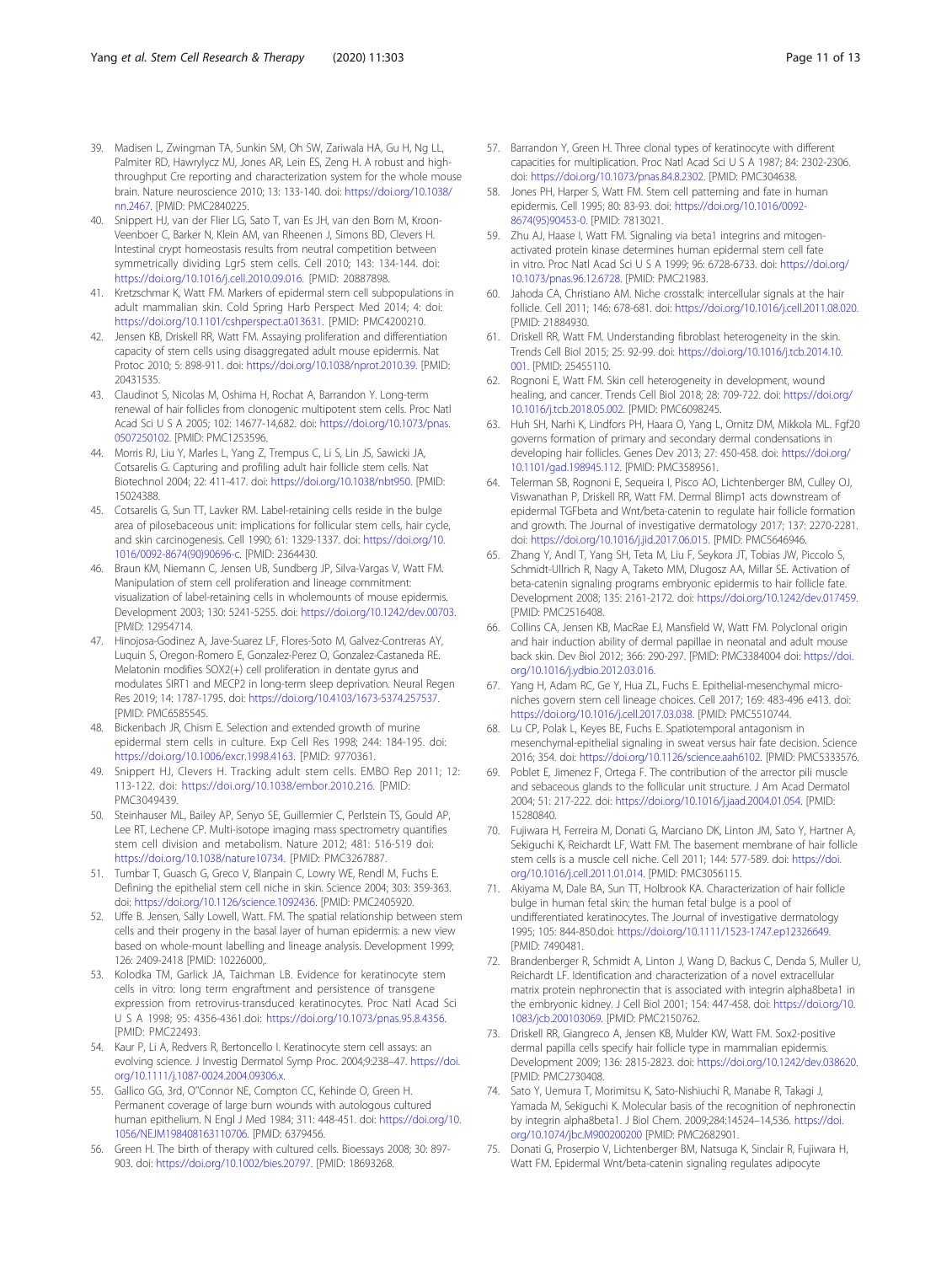<span id="page-11-0"></span>differentiation via secretion of adipogenic factors. Proc Natl Acad Sci U S A. 2014;111:E1501–9. <https://doi.org/10.1073/pnas.1312880111> [PMID: PMC3992657.

- 76. Festa E, Fretz J, Berry R, Schmidt B, Rodeheffer M, Horowitz M, Horsley V. Adipocyte lineage cells contribute to the skin stem cell niche to drive hair cycling. Cell. 2011;146:761–71. <https://doi.org/10.1016/j.cell.2011.07.019> [PMID: PMC3298746.
- 77. Plikus MV, Mayer JA, de la Cruz D, Baker RE, Maini PK, Maxson R, Chuong CM. Cyclic dermal BMP signalling regulates stem cell activation during hair regeneration. Nature. 2008;451:340–4. <https://doi.org/10.1038/nature06457> [PMID: PMC2696201.
- 78. Fuchs E, Chen T. A matter of life and death: self-renewal in stem cells. EMBO Rep. 2013;14:39–48. <https://doi.org/10.1038/embor.2012.197> [PMID: PMC3537149.
- 79. Zhang B, Tsai PC, Gonzalez-Celeiro M, Chung O, Boumard B, Perdigoto CN, Ezhkova E, Hsu YC. Hair follicles' transit-amplifying cells govern concurrent dermal adipocyte production through sonic hedgehog. Genes Dev. 2016;30: 2325–38. <https://doi.org/10.1101/gad.285429.116> [PMID: PMC5110998.
- 80. Fujiwara H, Tsutsui K, Morita R. Multi-tasking epidermal stem cells: beyond epidermal maintenance. Dev Growth Differ. 2018;60:531–41. [https://doi.org/](https://doi.org/10.1111/dgd.12577) [10.1111/dgd.12577](https://doi.org/10.1111/dgd.12577) [PMID: 30449051.
- 81. Li LS, Ginty DD. The structure and organization of lanceolate mechanosensory complexes at mouse hair follicles. Elife 2014; 3. doi: ARTN e01901 10.7554/eLife.01901. [PMID: PMC3930909.
- 82. Botchkarev VA, Eichmuller S, Johansson O, Paus R. Hair cycle-dependent plasticity of skin and hair follicle innervation in normal murine skin. J Comp Neurol 1997; 386: 379-395. doi: 10.1002/(sici)1096-9861(19970929)386:3 < 379::aid-cne4>3.0.co;2-z. [PMID: 9303424.
- 83. Brownell I, Guevara E, Bai CB, Loomis CA, Joyner AL. Nerve-derived sonic hedgehog defines a niche for hair follicle stem cells capable of becoming epidermal stem cells. Cell Stem Cell. 2011;8:552–65. [https://doi.org/10.1016/j.](https://doi.org/10.1016/j.stem.2011.02.021) [stem.2011.02.021](https://doi.org/10.1016/j.stem.2011.02.021) [PMID: PMC3089905.
- 84. Rutlin M, Ho CY, Abraira VE, Cassidy C, Bai L, Woodbury CJ, Ginty DD. The cellular and molecular basis of direction selectivity of Adelta-LTMRs. Cell. 2015;160:1027. <https://doi.org/10.1016/j.cell.2015.02.013> [PMID: 29698636.
- 85. Zimmerman A, Bai L, Ginty DD. The gentle touch receptors of mammalian skin. Science. 2014;346:950–4. <https://doi.org/10.1126/science.1254229> [PMID: PMC4450345.
- 86. Cheng CC, Tsutsui K, Taguchi T, Sanzen N, Nakagawa A, Kakiguchi K, Yonemura S, Tanegashima C, Keeley SD, Kiyonari H, Furuta Y, Tomono Y, Watt FM, Fujiwara H. Hair follicle epidermal stem cells define a niche for tactile sensation. Elife. 2018;7. <https://doi.org/10.7554/eLife.38883> [PMID: PMC6226291.
- 87. Stoppel WL, Ghezzi CE, McNamara SL, Black LD 3rd, Kaplan DL. Clinical applications of naturally derived biopolymer-based scaffolds for regenerative medicine. Ann Biomed Eng. 2015;43:657–80. [https://doi.org/10.](https://doi.org/10.1007/s10439-014-1206-2) [1007/s10439-014-1206-2](https://doi.org/10.1007/s10439-014-1206-2) [PMID: 25537688.
- 88. Kohane DS, Langer R. Polymeric biomaterials in tissue engineering. Pediatr Res. 2008;63:487–91. <https://doi.org/10.1203/01.pdr.0000305937.26105.e7> [PMID: 18427292.
- 89. Yen CM, Shen CC, Yang YC, Liu BS, Lee HT, Sheu ML, Tsai MH, Cheng WY. Novel electrospun poly(epsilon-caprolactone)/type i collagen nanofiber conduits for repair of peripheral nerve injury. Neural Regen Res. 2019;14: 1617–25. <https://doi.org/10.4103/1673-5374.255997> [PMID: PMC6557087.
- 90. Lough DM, Wetter N, Madsen C, Reichensperger J, Cosenza N, Cox L, Harrison C, Neumeister MW. Transplantation of an lgr6+ epithelial stem cell-enriched scaffold for repair of full-thickness soft-tissue defects: the in vitro development of polarized hair-bearing skin. Plast Reconstr Surg. 2016;137:495–507. <https://doi.org/10.1097/01.prs.0000475761.09451.00> [PMID: 26818284.
- 91. Almine JF, Bax DV, Mithieux SM, Nivison-Smith L, Rnjak J, Waterhouse A, Wise SG, Weiss AS. Elastin-based materials. Chem Soc Rev. 2010; 39: 3371- 3379. doi: <https://doi.org/10.1039/b919452p>. [PMID: 20449520.
- 92. Wise SG, Mithieux SM, Weiss AS. Engineered tropoelastin and elastin-based biomaterials. Adv Protein Chem Struct Biol 2009; 78: 1-24. doi: [https://doi.](https://doi.org/10.1016/S1876-1623(08)78001-5) [org/10.1016/S1876-1623\(08\)78001-5.](https://doi.org/10.1016/S1876-1623(08)78001-5) [PMID: 20663482.
- 93. Xie SY, Peng LH, Shan YH, Niu J, Xiong J, Gao JQ. Adult stem cells seeded on electrospinning silk fibroin nanofiberous scaffold enhance wound repair and regeneration. J Nanosci Nanotechnol 2016; 16: 5498-5505. doi: <https://doi.org/10.1166/jnn.2016.11730>. [PMID: 27427589.
- 94. Chlapanidas T, Tosca MC, Farago S, Perteghella S, Galuzzi M, Lucconi G, Antonioli B, Ciancio F, Rapisarda V, Vigo D, Marazzi M, Faustini M, Torre ML.

Formulation and characterization of silk fibroin films as a scaffold for adipose-derived stem cells in skin tissue engineering. Int J Immunopathol Pharmacol 2013; 26: 43-49. doi: [https://doi.org/10.1177/](https://doi.org/10.1177/03946320130260S106) [03946320130260S106.](https://doi.org/10.1177/03946320130260S106) [PMID: 24046948.

- 95. Mauck RL, Yuan X, Tuan RS. Chondrogenic differentiation and functional maturation of bovine mesenchymal stem cells in long-term agarose culture. Osteoarthritis Cartilage 2006; 14: 179-189. doi: [https://doi.org/10.1016/j.joca.](https://doi.org/10.1016/j.joca.2005.09.002) [2005.09.002.](https://doi.org/10.1016/j.joca.2005.09.002) [PMID: 16257243.
- 96. Hannouche D, Terai H, Fuchs JR, Terada S, Zand S, Nasseri BA, Petite H, Sedel L, Vacanti JP. Engineering of implantable cartilaginous structures from bone marrow-derived mesenchymal stem cells. Tissue Eng 2007; 13: 87-99. doi: <https://doi.org/10.1089/ten.2006.0067>. [PMID: 17518583.
- 97. Ashton RS, Banerjee A, Punyani S, Schaffer DV, Kane RS. Scaffolds based on degradable alginate hydrogels and poly(lactide-co-glycolide) microspheres for stem cell culture. Biomaterials 2007; 28: 5518-5525. doi: [https://doi.org/](https://doi.org/10.1016/j.biomaterials.2007.08.038) [10.1016/j.biomaterials.2007.08.038](https://doi.org/10.1016/j.biomaterials.2007.08.038), [PMID: 17881048.
- 98. Charruyer A, Fong S, Yue L, Arron ST, Ghadially R. Phycosaccharide AI, a mixture of alginate polysaccharides, increases stem cell proliferation in aged keratinocytes. Experimental dermatology 2016; 25: 738-740. doi: [https://doi.](https://doi.org/10.1111/exd.13051) [org/10.1111/exd.13051.](https://doi.org/10.1111/exd.13051) [PMID: 27095184.
- 99. Zhao J, Liu LQ, Wang YJ, Yang W, Geng WX, Wei J, Li LW, Chen FL. Treatment of alopecia by transplantation of hair follicle stem cells and dermal papilla cells encapsulated in alginate gels. Med Hypotheses. 2008;70: 1014–6. <https://doi.org/10.1016/j.mehy.2007.09.001> [PMID: 17936520.
- 100. Li Z, Huang S, Liu Y, Yao B, Hu T, Shi H, Xie J, Fu X. Tuning alginate-gelatin bioink properties by varying solvent and their impact on stem cell behavior. Sci Rep. 2018;8:8020. <https://doi.org/10.1038/s41598-018-26,407-3> [PMID: PMC5964146.
- 101. Dawson E, Mapili G, Erickson K, Taqvi S, Roy K. Biomaterials for stem cell differentiation. Adv Drug Deliv Rev. 2008;60:215–28. [https://doi.org/10.1016/](https://doi.org/10.1016/j.addr.2007.08.037) [j.addr.2007.08.037](https://doi.org/10.1016/j.addr.2007.08.037) [PMID: 17997187.
- 102. Ghasemi-Mobarakeh L, Prabhakaran MP, Tian L, Shamirzaei-Jeshvaghani E, Dehghani L, Ramakrishna S. Structural properties of scaffolds: crucial parameters towards stem cells differentiation. World J Stem Cells. 2015;7: 728–44. <https://doi.org/10.4252/wjsc.v7.i4.728> [PMID: PMC4444613.
- 103. Kim KL, Han DK, Park K, Song SH, Kim JY, Kim JM, Ki HY, Yie SW, Roh CR, Jeon ES, Kim DK, Suh W. Enhanced dermal wound neovascularization by targeted delivery of endothelial progenitor cells using an RGD-g-PLLA scaffold. Biomaterials. 2009;30:3742–8. [https://doi.org/10.1016/j.biomaterials.](https://doi.org/10.1016/j.biomaterials.2009.03.053) [2009.03.053](https://doi.org/10.1016/j.biomaterials.2009.03.053) [PMID: 19394079.
- 104. Yang F, Cho SW, Son SM, Bogatyrev SR, Singh D, Green JJ, Mei Y, Park S, Bhang SH, Kim BS, Langer R, Anderson DG. Genetic engineering of human stem cells for enhanced angiogenesis using biodegradable polymeric nanoparticles. Proc Natl Acad Sci U S A. 2010;107:3317–22. [https://doi.org/](https://doi.org/10.1073/pnas.0905432106) [10.1073/pnas.0905432106](https://doi.org/10.1073/pnas.0905432106) [PMID: PMC2840438.
- 105. Michael S, Sorg H, Peck CT, Koch L, Deiwick A, Chichkov B, Vogt PM, Reimers K. Tissue engineered skin substitutes created by laser-assisted bioprinting form skin-like structures in the dorsal skin fold chamber in mice. PloS one. 2013;8:e57741. <https://doi.org/10.1371/journal.pone.0057741> [PMID: PMC3587634.
- 106. Auxenfans C, Fradette J, Lequeux C, Germain L, Kinikoglu B, Bechetoille N, Braye F, Auger FA, Damour O. Evolution of three dimensional skin equivalent models reconstructed in vitro by tissue engineering. Eur J Dermatol. 2009;19:107–13. <https://doi.org/10.1684/ejd.2008.0573> [PMID: 19106039.
- 107. Jakab K, Norotte C, Marga F, Murphy K, Vunjak-Novakovic G, Forgacs G. Tissue engineering by self-assembly and bio-printing of living cells. Biofabrication. 2010;2:022001. <https://doi.org/10.1088/1758-5082/2/2/022001> [PMID: PMC3635954.
- 108. Ramanathan G, Singaravelu S, Muthukumar T, Thyagarajan S, Perumal PT, Sivagnanam UT. Design and characterization of 3D hybrid collagen matrixes as a dermal substitute in skin tissue engineering. Mater Sci Eng C Mater Biol Appl. 2017;72:359–70. <https://doi.org/10.1016/j.msec.2016.11.095> [PMID: 28024598.
- 109. Wang X, Li X, Li Y, Zhou Y, Fan C, Li W, Ma S, Fan Y, Huang Y, Li N, Liu Y. Synthesis, characterization and biocompatibility of poly(2-ethyl-2-oxazoline) poly(d,l-lactide)-poly(2-ethyl-2-oxazoline) hydrogels. Acta Biomater 2011; 7: 4149-4159. doi: [https://doi.org/10.1016/j.actbio.2011.07.011.](https://doi.org/10.1016/j.actbio.2011.07.011) [PMID: 21810488.
- 110. Lee V, Singh G, Trasatti JP, Bjornsson C, Xu X, Tran TN, Yoo SS, Dai G, Karande P. Design and fabrication of human skin by three-dimensional